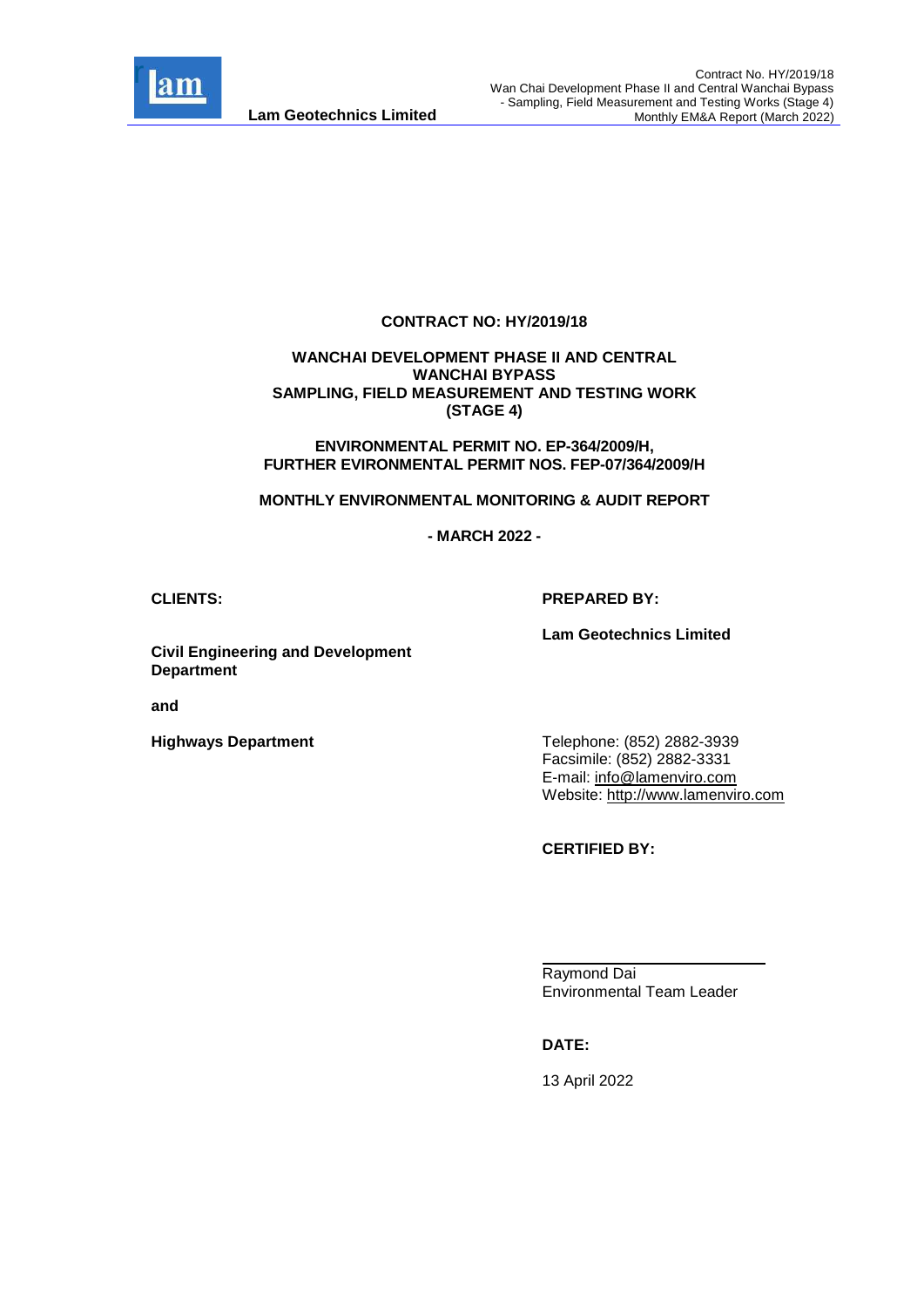

## **TABLE OF CONTENTS**

| $\mathbf 1$      |                                 |                                                                                                                                                |  |
|------------------|---------------------------------|------------------------------------------------------------------------------------------------------------------------------------------------|--|
|                  | 1.1<br>1.2                      |                                                                                                                                                |  |
| $\overline{2}$   |                                 |                                                                                                                                                |  |
|                  | 2.1<br>2.2<br>2.3<br>2.4        |                                                                                                                                                |  |
| $\mathbf{3}$     |                                 |                                                                                                                                                |  |
|                  | 3.1                             | Status of Environmental Licensing and Permitting under the Project 15                                                                          |  |
| $\boldsymbol{4}$ |                                 |                                                                                                                                                |  |
|                  | 4.1<br>4.2                      |                                                                                                                                                |  |
| 5                |                                 |                                                                                                                                                |  |
|                  | 5.1<br>5.2<br>5.3<br>5.4        |                                                                                                                                                |  |
| 6                |                                 |                                                                                                                                                |  |
|                  | 6.1<br>6.2<br>6.3<br>6.4<br>6.5 | Review of the Reasons for and the Implications of Non-compliance 29<br>Summary of action taken in the event of and follow-up on non-compliance |  |
|                  | 7                               | 29<br>CUMULATIVE CONSTRUCTION IMPACT DUE TO THE CONCURRENT                                                                                     |  |
| 8                |                                 |                                                                                                                                                |  |
| 10               |                                 | 9 COMPLAINTS, NOTIFICATION OF SUMMONS AND PROSECUTION  32                                                                                      |  |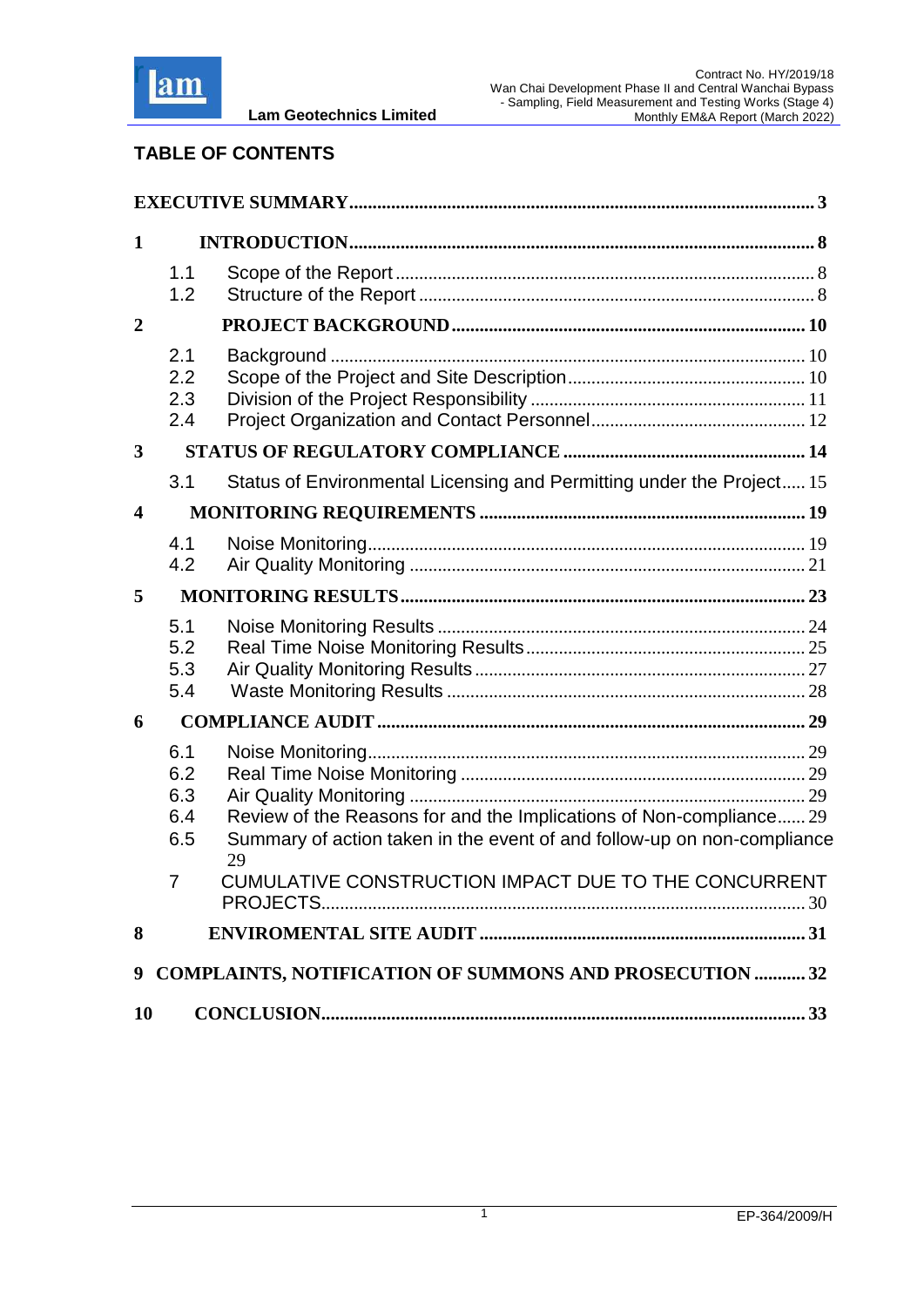

## **LIST OF TABLES**

- *[Table 2.1 Schedule 2 Designated Projects under this Project](#page-11-1)*
- *Table 2.2 [Details of Individual Contracts under the Project](#page-11-2)*
- *Table 2.3 [Contact Details of Key Personnel](#page-12-1)*
- *Table 3.1 [Summary of the current status on licences and/or permits on environmental](#page-15-1)   [protection pertinent to the Project](#page-15-1)*
- *[Table 3.2 Cumulative Summary of Valid License and Permits under Contract no. HY/2009/19](#page-17-0)*
- Summary of submission status under FEP-07/364/2009/H
- *Table 4.1 [Noise Monitoring Stations](#page-19-2)*
- *Table 4.2 [Real Time Noise Monitoring Stations](#page-19-3)*
- *Table 4.3 [Air Quality Monitoring Stations](#page-21-1)*
- *Table 5.1 [Noise Monitoring Stations for Contract no. HY/2009/19](#page-24-1)*
- *Table 5.2 [Real Time Noise Monitoring Stations for Contract no. HY/2009/19](#page-25-1)*
- *[Table 5.3 Details of Waste Disposal for Contract no. HY/2009/19](#page-28-1)*
- *Table 9.1 [Cumulative Statistics on Complaints](#page-32-1)*
- *Table 9.2 [Cumulative Statistics on Successful Prosecutions](#page-32-2)*
- *Table 10.1 [Summary of Key Construction Activities of Individual Contract\(s\) to be](#page-33-1)   [commenced in Coming Reporting period](#page-33-1)*

#### *LIST OF FIGUREs*

- Figure 2.1 [Project Layout](Attachment/Fig2.1_Project%20Layout.pdf)
- Figure 2.2 [Project Organization Chart](Attachment/Fig2.2_Project%20Orgchart.pdf)
- [Figure 4.1 Locations of Environmental Monitoring Stations](Attachment/Fig4.1%20Location%20of%20monitoring%20stations.pdf)

#### **LIST OF APPENDICES**

- Appendix 3.1 [Environmental Mitigation Implementation Schedule](Attachment/App3.1%20EMIS.pdf)<br>Appendix 4.1 Action and Limit Level
- **[Action and Limit Level](Attachment/App4.1%20Action%20and%20Limit%20Level.pdf)**
- Appendix 4.2 [Copies of Calibration Certificates](Attachment/App4.2%20Calibration%20Cert.pdf)
- Appendix 5.1 [Monitoring Schedule for Reporting period](Attachment/App5.1%20Schedule.pdf) and Coming month
- Appendix 5.2 Noise [Monitoring Results and Graphical Presentations](Attachment/App5.2%20Noise.pdf)
- Appendix 5.3 [Real-time Noise Monitoring Results and Graphical Presentations](Attachment/App5.3%20Real%20time%20noise.pdf)
- 
- Appendix 6.1 [Event Action Plans](Attachment/App6.1%20Event%20and%20Action%20Plan.pdf)<br>Appendix 6.2 Summary for Notific **[Summary for Notification of Exceedance](Attachment/App6.2%20NoE.pdf)**

Appendix 9.1 [Complaint Log](Attachment/App9.1%20Complaint%20Log.pdf)

Appendix 10.1 [Construction Programme of Individual Contracts](Attachment/App10.1%20Construction%20Programme.pdf)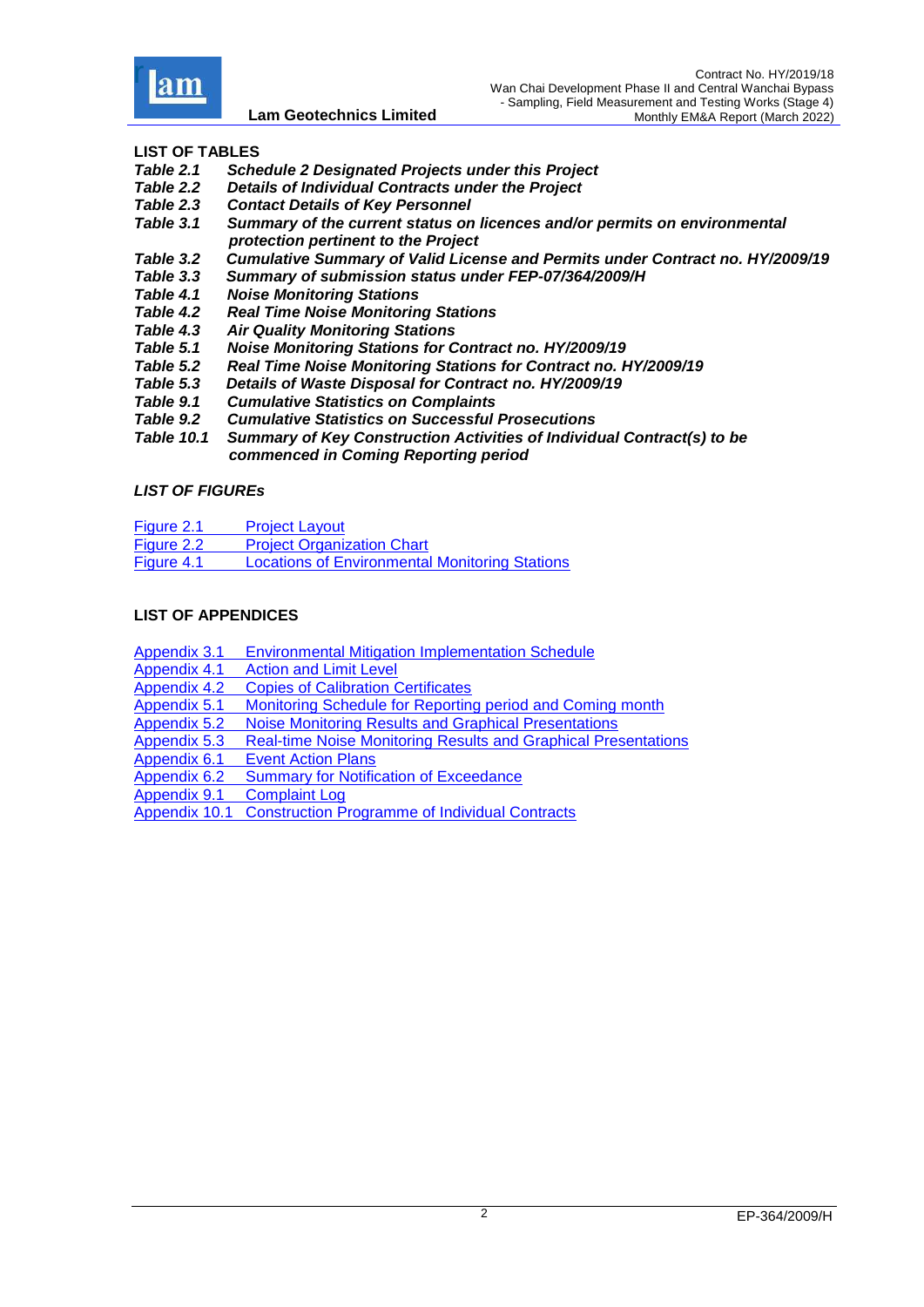

## <span id="page-3-0"></span>**EXECUTIVE SUMMARY**

- i. This is the Environmental Monitoring and Audit (EM&A) Monthly Report March 2022 specific for Environmental Permit no. EP-364/2009/H, Further Environmental Permit nos. FEP-07/364/2009/H. The EM&A report is prepared by the Environmental Team (ET) employed under Contract No. HY/2019/18 – Wan Chai Development Phase II and Central Wanchai Bypass – Sampling, Field Measurement and Testing Works (Stage 4). This report presents the environmental monitoring findings and information recorded during the period of 27 February 2022 to 26 March 2022.
- ii. The implementation of the Environmental Monitoring and Audit Programme for the Wan Chai Development phase II and Central-Wan Chai Bypass Project has been taken over by the Lam Geotechnics Limited (LGL) under Contract HY/2019/18 – Wan Chai Development Phase II and Central Wanchai Bypass – Sampling, Field Measurement and Testing Works (Stage 4) from 11 December 2019 in continuation of the previous Environmental Team employed under Contact HK/2011/07 – Wan Chai Development Phase II and Central Wanchai Bypass – Sampling, Field Measurement and Testing Works (Stage 2) and Contract HK/2015/01 – Wan Chai Development Phase II and Central Wanchai Bypass – Sampling, Field Measurement and Testing Works (Stage 3).
- iii. In the reporting period, the principal work activities of individual contracts are included as follows:

Contract no. HY/2009/19 - Central - Wanchai Bypass Tunnel (North Point Section) and Island Eastern Corridor Link under FEP-07/364/2009/H

- Modification work of noise enclosure
- Open area hard paving
- D12 & Open Area fire main laying works
- D9 to D12 and P22 to P25 drainage works
- Road studs installation at IEC
- Remedial work at bridge F Soffit between pier 36-43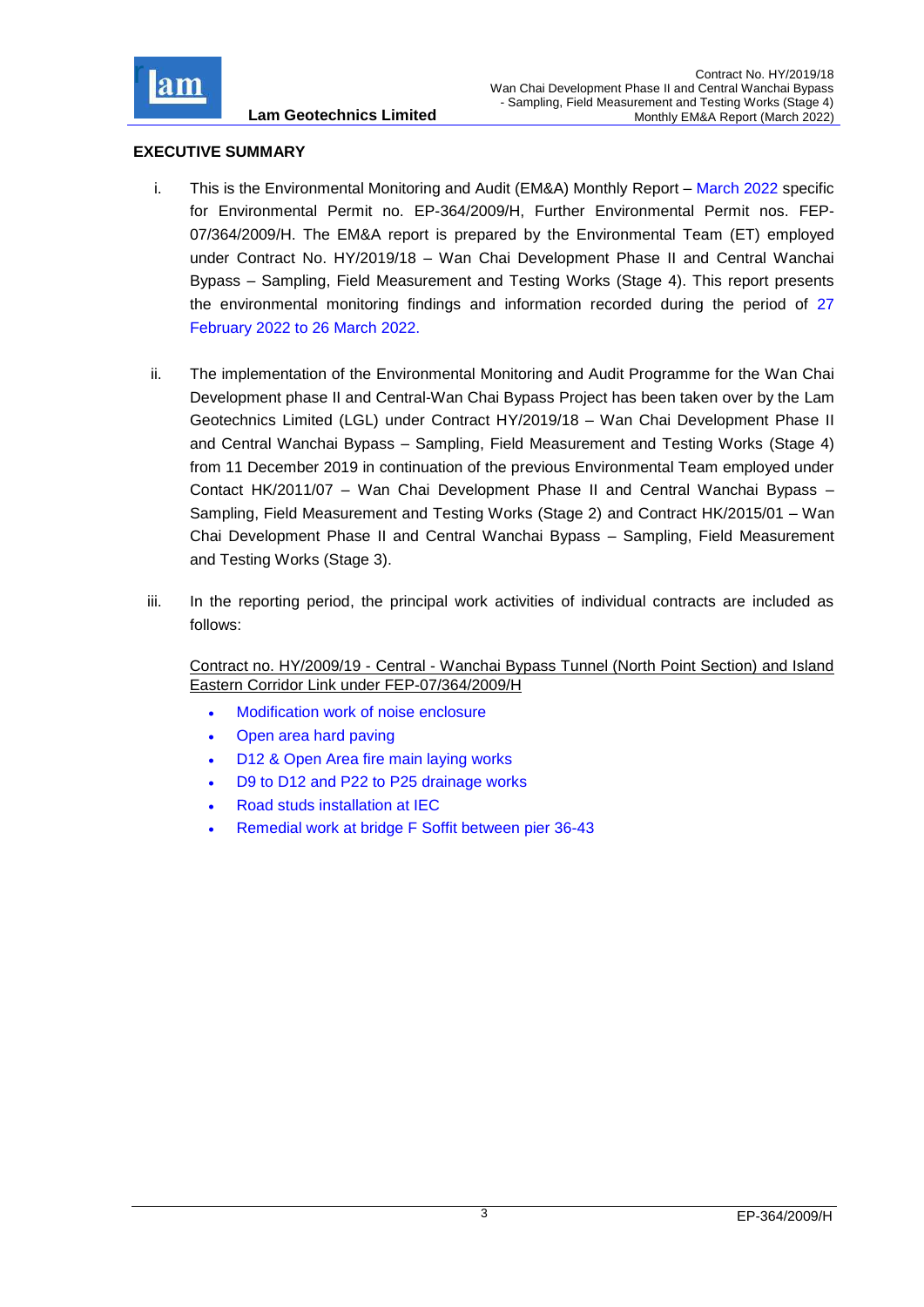

## Noise Monitoring

- iv. Noise monitoring during daytime was conducted at M4b Victoria Centre; M5b City Garden and M6 - HK Baptist Church Henrietta Secondary School on weekly basis in the reporting period.
- v. With respect to the shift in major construction site portions at Wan Chai North, the noise monitoring station M1a – Harbour Road Sports Centre was finely adjusted from East of Harbour Road Sports Centre to West of Harbour Road Sports Centre on 21 June 2016.
- vi. With respect to the demolition of Ex-Harbour Road Sports Centre, the respective noise monitoring station M1a – Harbour Road Sports Centre were finely adjusted on 16 and 25 May 2017 and thereafter to the Footbridge for Harbour Road Sports for noise monitoring.
- vii. With respect to the demolition of the temporary Footbridge for Harbour Road Sports Centre, the monitoring station M1a - Footbridge at EX-Wanchai Harbour Road Sports Centre was relocated as M1b – Rooftop of Wan Chai Ferry Pier on 2 November 2020.
- viii. With respect to the non-CWB Project building construction at Oil Street, the real-time noise monitoring station RTN2a- Hong Kong Electric Centre was finely adjusted from Northeast Side to Northwestern side at Roof Top location on 03 March 2017.
- ix. Noise monitoring at M7e International Finance Centre (Eastern End of Podium), M7w International Finance Centre (Western End of Podium) and M8 - City Hall were temporarily suspended on 16 June 2020 with respect to work completion confirmed by CWB RSS since 16 June 2020.
- x. Noise monitoring at M1b Rooftop of Wan Chai Ferry Pier was temporarily suspended on 23 December 2020 with respect to work completion confirmed by WDII RSS.
- xi. As confirmed with CWB RSS, major construction activities of HY/2011/08 under FEP-11/364/2009/E have been completed, only minor defects rectification works remains while no PME will be used for the remaining minor defects rectification works. As such, the noise monitoring station M4b, real-time noise monitoring stations RTN1, RTN2a and RTN4 were no longer associated with Contract HY/2011/08 from 9 February 2021 onward.
- xii. As confirmed with CWB RSS, major construction activities of HY/2009/15 under FEP-06/364/2009/A and HY/2010/08 under FEP-10/364/2009/B have been completed, only minor defects rectification works remains while no PME will be used for the remaining minor defects rectification works. As such, the noise monitoring stations M2b – Noon-day gun area and M3a – Tung Lo Wan Fire Station have been temporarily suspended from 22 March 2021 onward.
- xiii. As confirmed with CWB RSS, the major construction works of HY/2009/19 at Rumsey Street Flyover and Planter under FEP-07/364/2009/H have been completed and no PME will be used for the remaining minor defects rectification works. As such, the noise monitoring station M7a – Harbour Building has been temporarily suspended from 24 May 2021 onward.
- xiv. With respect to work completion and no PME would be operated at the open area near Victoria Centre and Causeway Bay Community Centre near Victoria Centre and Causeway Bay Community Centre confirmed by CWB RSS, the noise monitoring station M4b – Victoria Centre has been temporarily suspended from 11 February 2022 onward.
- xv. No action or limit level exceedance was recorded in the reporting period.
- xvi. 24-hour real time noise monitoring was conducted at RTN1 FEHD Hong Kong Transport Section Whitfield Depot. No action or limit level exceedance was recorded at in the reporting period.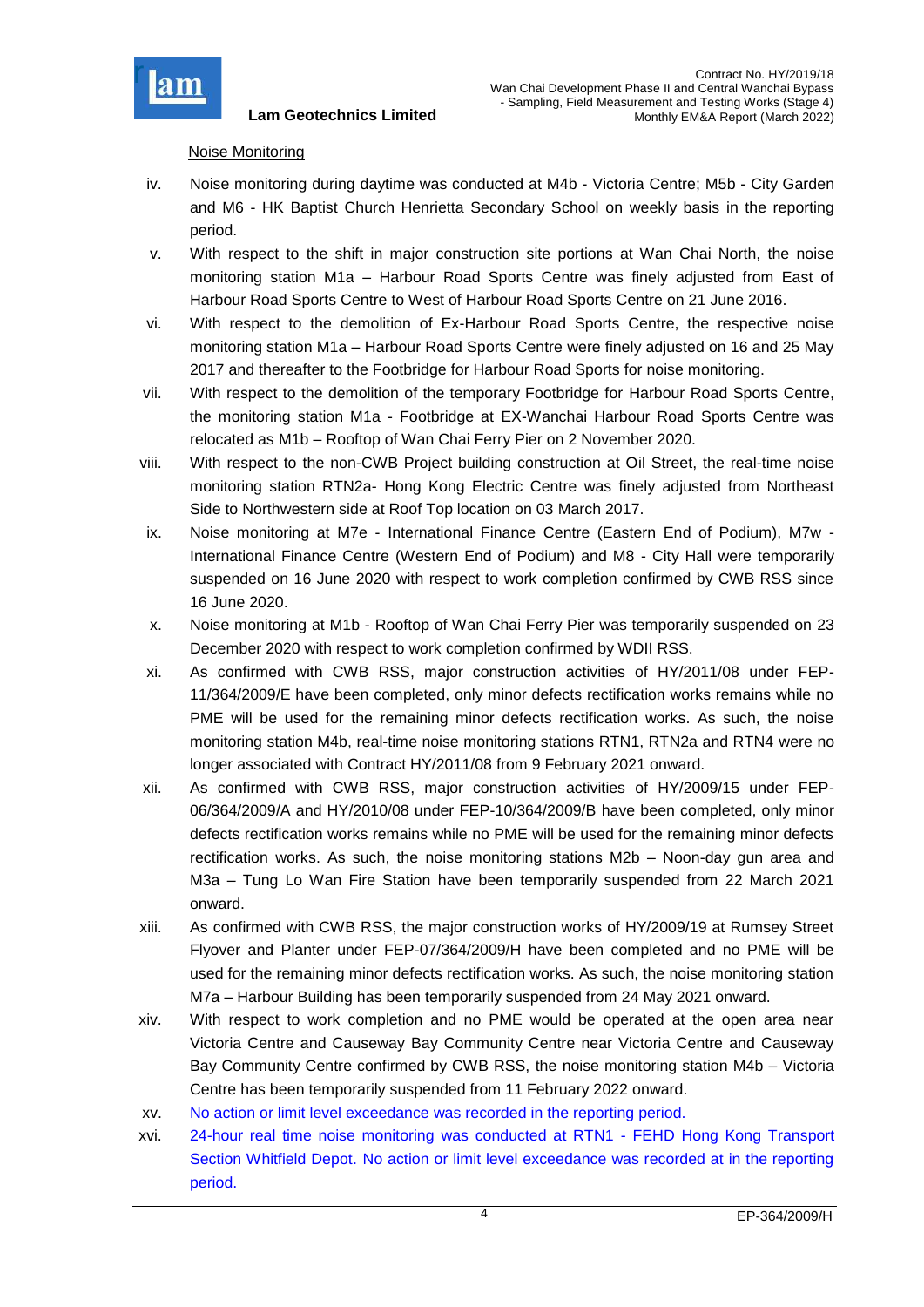

- xvii. 24-hour real time noise monitoring was conducted at RTN2a Hong Kong Electric Centre. No action or limit level exceedance was recorded at in the reporting period.
- xviii. 24-hour real time noise monitoring was conducted at RTN3 Yu Lee Mo Fan Memorial School. Limit level exceedance was recorded at RTN3 - Yu Lee Mo Fan Memorial School on 22 and 23 March 2022. After investigation, no construction activities was conducted under Contractor HY/2009/19 around the monitoring station on 22 and 23 March 2022. As such, the exceedance was considered as non-Project related.
- xix. 24-hour real time noise monitoring was conducted at RTN4 Causeway Bay Community Centre. No action or limit level exceedance was recorded at in the reporting period.

### Air Quality Monitoring

- xx. 1-hour and 24-hour Total Suspended Particulates (TSP) monitoring were conducted at CMA2a - Causeway Bay Community Center on every six days basis.
- xxi. With respect to the proposed demolition of eastern podium of Oil Street Site Office, the respective air quality monitoring station CMA1b – Oil Street Site Office was finely adjusted from East podium of the Oil Street Site Office to the West podium of the Oil Street Site Office on 21 December 2016.
- xxii. With respect to the proposed demolition of the Oil Street Site Office, the respective air quality monitoring station CMA1b – Harbour Grand Hotel Boundary Wall was finely adjusted from the Oil Street Site Office to Harbor Grand Hotel Boundary Wall from 05 June 2017 onwards.
- xxiii. With respect to work completion confirmed by CWB RSS, air quality monitoring at MA1e International Finance Centre (Eastern End of Podium) and MA1w - International Finance Centre (Western End of Podium) were temporarily suspended from 16 June 2020 onwards and CMA5b - Pedestrian Plaza was temporarily suspended from 20 July 2020 onwards.
- xxiv. With respect to work completion confirmed by WDII RSS, air quality monitoring at CMA4a Society for the Prevention of Cruelty to Animals was temporarily suspended and CMA3a-CWB PRE Site Office Area would no longer associated with Contract HK/2009/02 from 23 December 2020 onwards.
- xxv. As confirmed with CWB RSS, major construction activities of HY/2011/08 under FEP-11/364/2009/E have been completed, only minor defects rectification works remains while no PME will be used for the remaining minor defects rectification works. As such, the air quality monitoring stations CMA1b - Harbour Grand Hotel Boundary Wall and CMA2a - Causeway Bay Community Centre were no longer associated with Contract HY/2011/08 from 9 February 2021 onward.
- xxvi. As demolition of concrete slab work will be conducted at CMA1b Harbour Grand Hotel Boundary Wall and there is no other appropriate locations for installation of sampler, air quality monitoring station CMA1b - Harbour Grand Hotel Boundary Wall will be represented by CMA2a-Causeway Bay Community Centre from 12 March 2021 onward due to short separation distance between two stations.
- xxvii. As confirmed with CWB RSS, major construction activities of HY/2009/15 under FEP-06/364/2009/A and HY/2010/08 under FEP-10/364/2009/B have been completed, only minor defects rectification works remains while no PME will be used for the remaining minor defects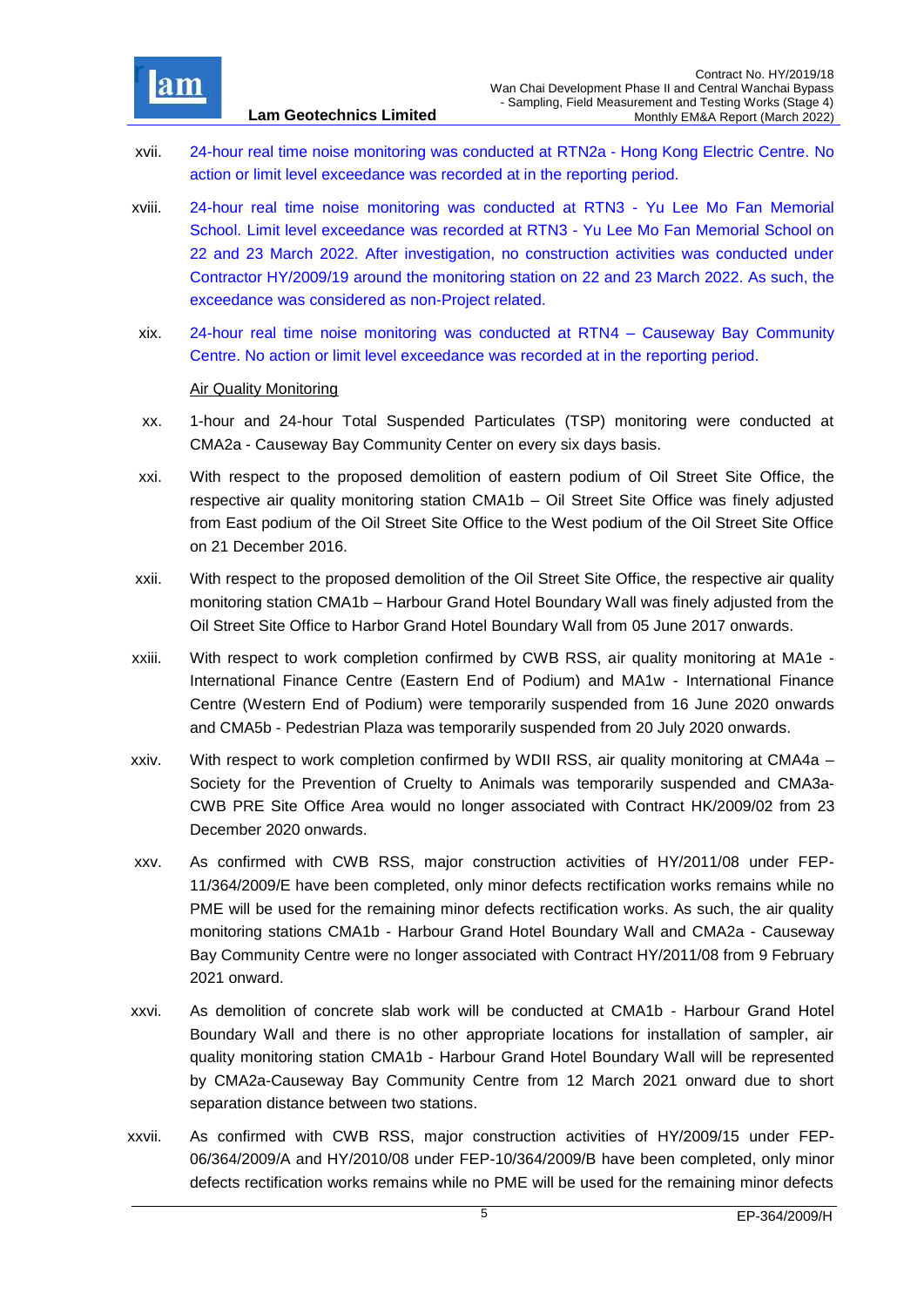

rectification works. As such, the air quality monitoring station CMA3a – CWB PRE site office has been temporarily suspended from 22 March 2021 onward.

- xxviii. As confirmed with CWB RSS, the major construction works of HY/2009/19 at Rumsey Street Flyover and Planter under FEP-07/364/2009/H have been completed and no PME will be used for the remaining minor defects rectification works. As such, the air quality monitoring station MA1b – Harbour Building has been temporarily suspended from 24 May 2021 onward.
- xxix. With respect to work completion and no PME would be operated at the open area near Victoria Centre and Causeway Bay Community Centre near Victoria Centre and Causeway Bay Community Centre confirmed by CWB RSS, the air quality monitoring station CMA2a – Causeway Bay Community Centre has been temporarily suspended from 11 February 2022 onward.

Complaints, Notifications of Summons and Successful Prosecutions

xxx. No environmental complaints, summons and prosecutions were received during the reporting period.

Site Inspections and Audit

- xxxi. The Environmental Team (ET) conducted weekly site inspections for Contract no. HY/2009/19 in this reporting period.
- xxxii. Construction of bored pile E3B under HY/2009/17 was confirmed completed and the respective work area under FEP-03/364/2009 was handover and inspected under HY/2009/19 from 19 Dec 2012 onwards.
- xxxiii. Construction works under HK/2010/06 was confirmed completed and the respective work area under FEP-08/364/2009/A was handover and inspected under HK/2012/08 from 22 Sep 2014 onwards.
- xxxiv. As confirmed with CWB RSS, the construction works under Contract HY/2009/15 was completed from 27 October 2017 onwards. The respective weekly site audit inspection for HY/2009/15 was therefore suspended from 27 October 2017 onwards.
- xxxv. The Contractors rectified major observations and recommendations made during the audit sessions. No non-conformance was identified during the site inspections.
- xxxvi. As confirmed with CWB RSS, the construction works under Contract HY/2009/18 was completed from 25 April 2018 onward. The respective weekly site audit inspection for HY/2009/18 was therefore temporary suspended from 27 April 2018 onwards.
- xxxvii. As confirmed with WDII RSS and with respect to the joint inspection conducted with IEC on 25 May 2018, RSS, ET and IEC share the view that there is no adverse environmental impact of remaining works under Contract HK/2009/01 and the respective environmental site inspection was temporary suspended from 26 May 2018 onwards.
- xxxviii. As confirmed by CWB RSS, the seabed reinstatement works was resumed under Contract HY/2009/15 at EX-PCWA area on 26 June 2019 and the respective weekly site audit inspection for HY/2009/15 was resume from 26 June 2019 onwards and report under FEP-04/356/2009 in EP-356/2009 Monthly EM&A Report.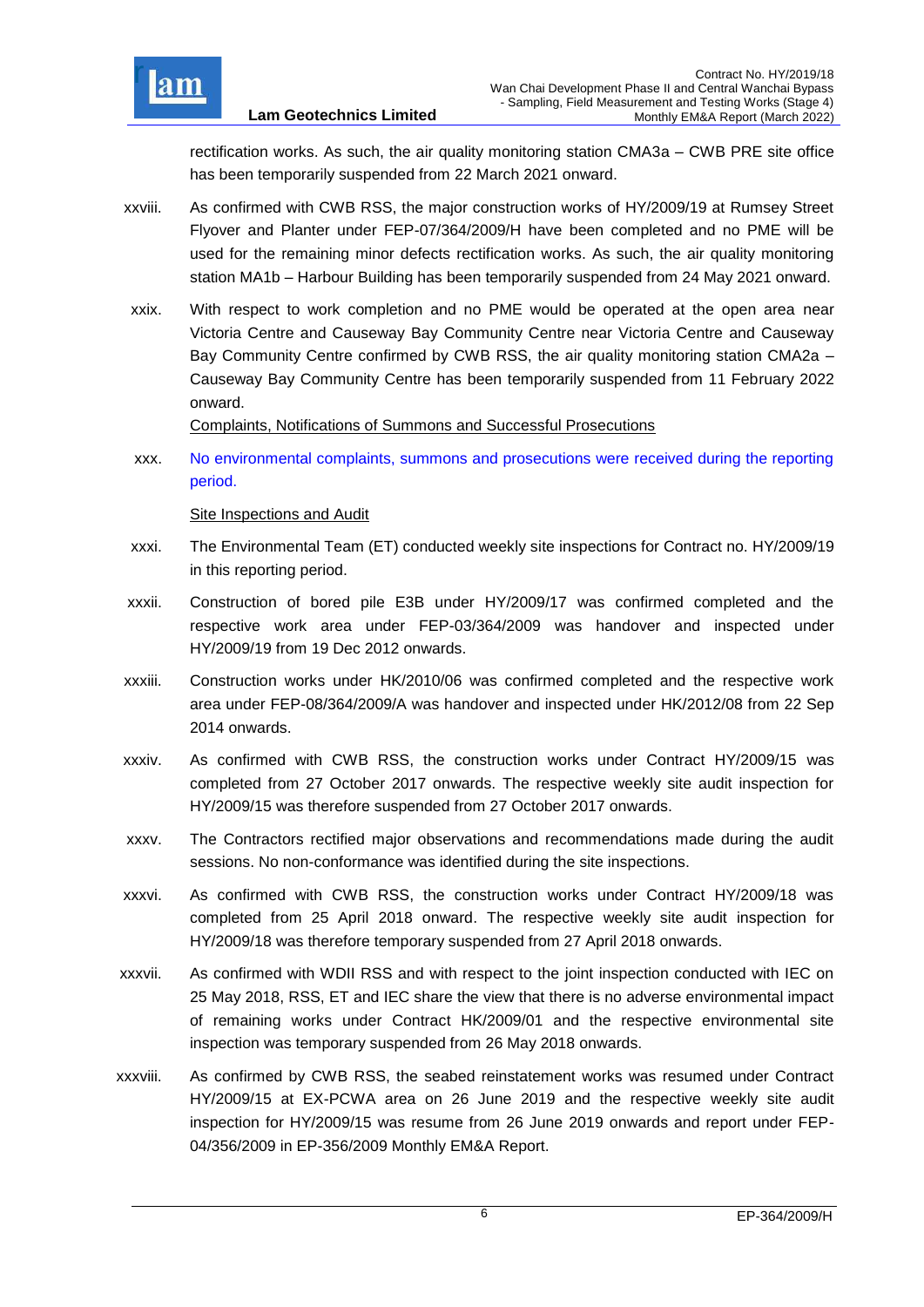

- xxxix. As confirmed by CWB RSS, the seabed reinstatement works was resumed under Contract HY/2010/08 at CBTS area on 7 August 2019 and the respective environmental monitoring for HY/2010/08 was resume from 7 August 2019 onwards and report under FEP-07/356/2009 in EP-356/2009 Monthly EM&A Report.
	- xl. As WDII RSS confirmation of construction works completion on 21 October 2019 and agreed with IEC on 1 November 2019, the weekly environmental site inspection for Contract no. HK/2012/08 under EP-364/2009/G was suspended from 1 November 2019 onward.
	- xli. As confirmed with CWB RSS, major construction works and landscape works associated with WVB and nearby roads under HY/2011/08 are completed and only minor defects rectification works within WVB and tunnel area remain, in view of the defects rectification works are minor and are carried out in indoor area, the weekly environmental site inspection for Contract no. HY/2011/08 under EP-364/2009/H was temporarily suspended from 20 July 2020 until the resumption of remaining construction works.
	- xlii. As confirmed with WDII RSS, there is no more remaining works for HK/2009/02 under EP-364/2009 on 22 December 2020 and agreed with IEC on 23 December 2020, the weekly environmental site inspection for Contract no. for HK/2009/02 under EP-364/2009/H was suspended from 23 December 2020 onward. FEP-01/364/2009 was surrendered by the Contractor on 27 Jul 2021.
	- xliii. As confirmed with CWB RSS, major construction activities of HY/2011/08 under FEP-11/364/2009/E have been completed, only minor defects rectification works remains while no PME will be used for the remaining minor defects rectification works. As such, the weekly environmental site inspection for Contract no. HY/2011/08 has been temporarily suspended from 20 July 2020 onward.
	- xliv. As confirmed with CWB RSS, major construction activities of HY/2009/15 under FEP-06/364/2009/A and HY/2010/08 under FEP-10/364/2009/B have been completed, only minor defects rectification works remains while no PME will be used for the remaining minor defects rectification works. As such, the weekly environmental site inspection for Contract no. HY/2009/15 and HY/2010/08 have been temporarily suspended from 22 March 2021 onward.

Future Key Issues

xlv. In the coming reporting period, the principal work activities of individual contracts are anticipated as follows:

Contract no. HY/2009/19 – Central – Wanchai Bypass Tunnel (North Point Section) and Island Eastern Corridor Link under FEP-07/364/2009/H

- Modification work of noise enclosure
- Open area hard paving
- D12 & Open Area fire main laying works
- D9 to D12 and P22 to P25 drainage works
- Road studs installation at IEC
- Remedial work at bridge F Soffit between pier 25-35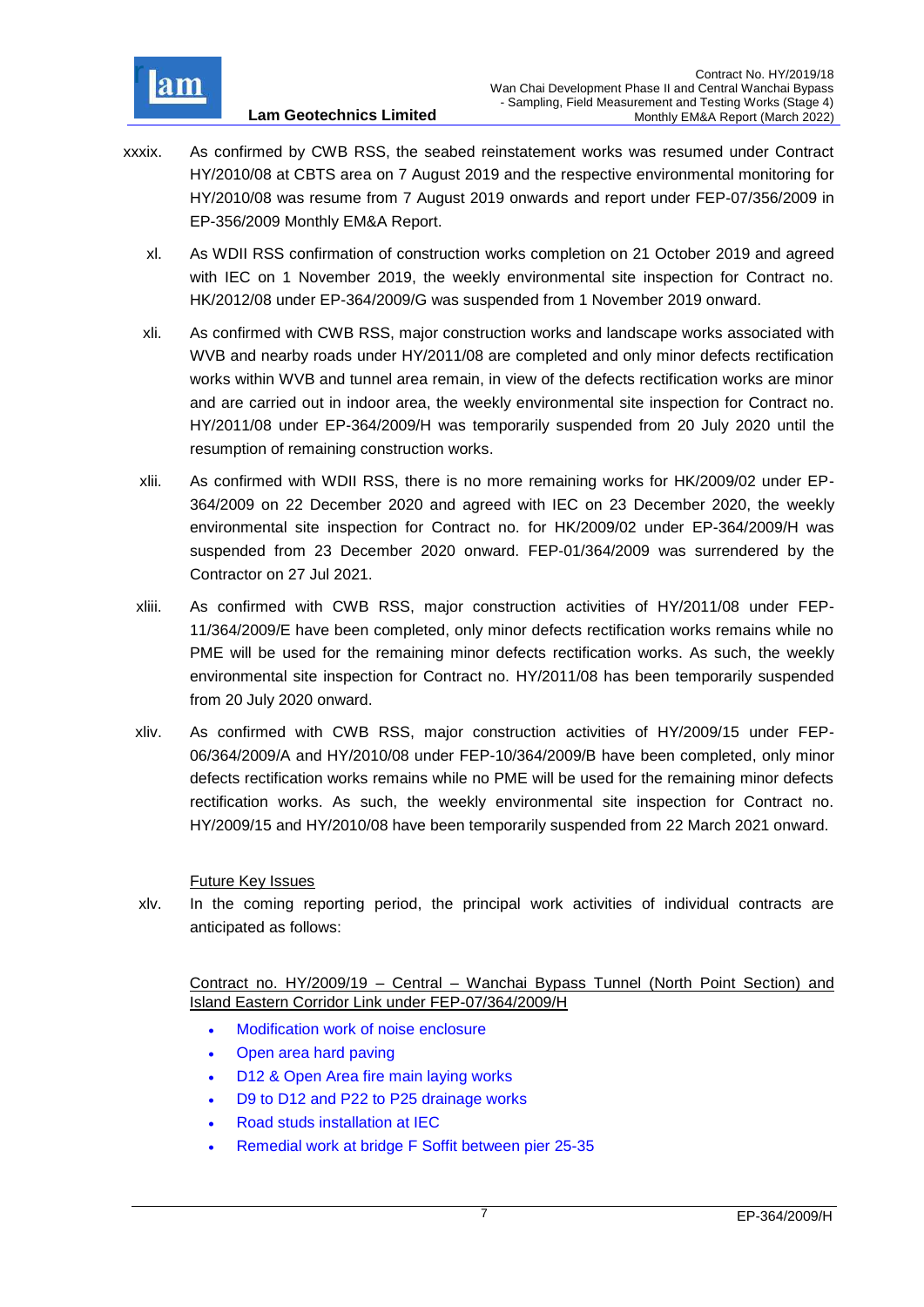

## <span id="page-8-0"></span>**1 INTRODUCTION**

## <span id="page-8-1"></span>**1.1 Scope of the Report**

- 1.1.1. Lam Geotechnics Limited (LGL) has been appointed to work as the Environmental Team (ET) under Environmental Permit no. EP-364/2009/H and Further Environmental permit nos. FEP-07/364/2009/H to implement the Environmental Monitoring and Audit (EM&A) programme as stipulated in the EM&A Manual of the approved Environmental Impact Assessment (EIA) Report for Wan Chai Development phase II and Central-Wan Chai Bypass (Register No.: AEIAR-125/2008) and in the EM&A Manual of the approved EIA Report for Central-Wan Chai Bypass and Island Eastern Corridor Link (Register No. AEIAR-041/2001).
- 1.1.2. This report presents the environmental monitoring and auditing work carried out in accordance to the Section 10.3 of EM&A Manual and "*Environmental Monitoring and Audit Requirements"* under Particular Specification Section 27.
- 1.1.3. This report documents the finding of EM&A works for Environmental Permit (EP) no. EP-364/2009/H, Further Environmental Permit (FEP) nos. FEP-07/364/2009/H during the period 27 February 2022 to 26 March 2022.

### <span id="page-8-2"></span>**1.2 Structure of the Report**

- **Section 1** *Introduction* details the scope and structure of the report.
- **Section 2** *Project Background* summarizes background and scope of the project, site description, project organization and contact details of key personnel during the reporting period.
- **Section 3** *Status of Regulatory Compliance* summarizes the status of valid Environmental Permits / Licenses during the reporting period.
- **Section 4** *Monitoring Requirement***s** summarizes all monitoring parameters, monitoring methodology and equipment, monitoring locations, monitoring frequency, criteria and respective event and action plan and monitoring programmes.
- **Section 5** *Monitoring Results* summarizes the monitoring results obtained in the reporting period.
- **Section 6 Compliance Audit** summarizes the auditing of monitoring results, all exceedances environmental parameters.
- **Section 7** *Cumulative Construction Impact due to the Concurrent Projects*  summarizes the relevant cumulative construction impact due to the concurrent activities of the concurrent Projects.
- **Section 8** *Environmental Site Audit* summarizes the findings of weekly site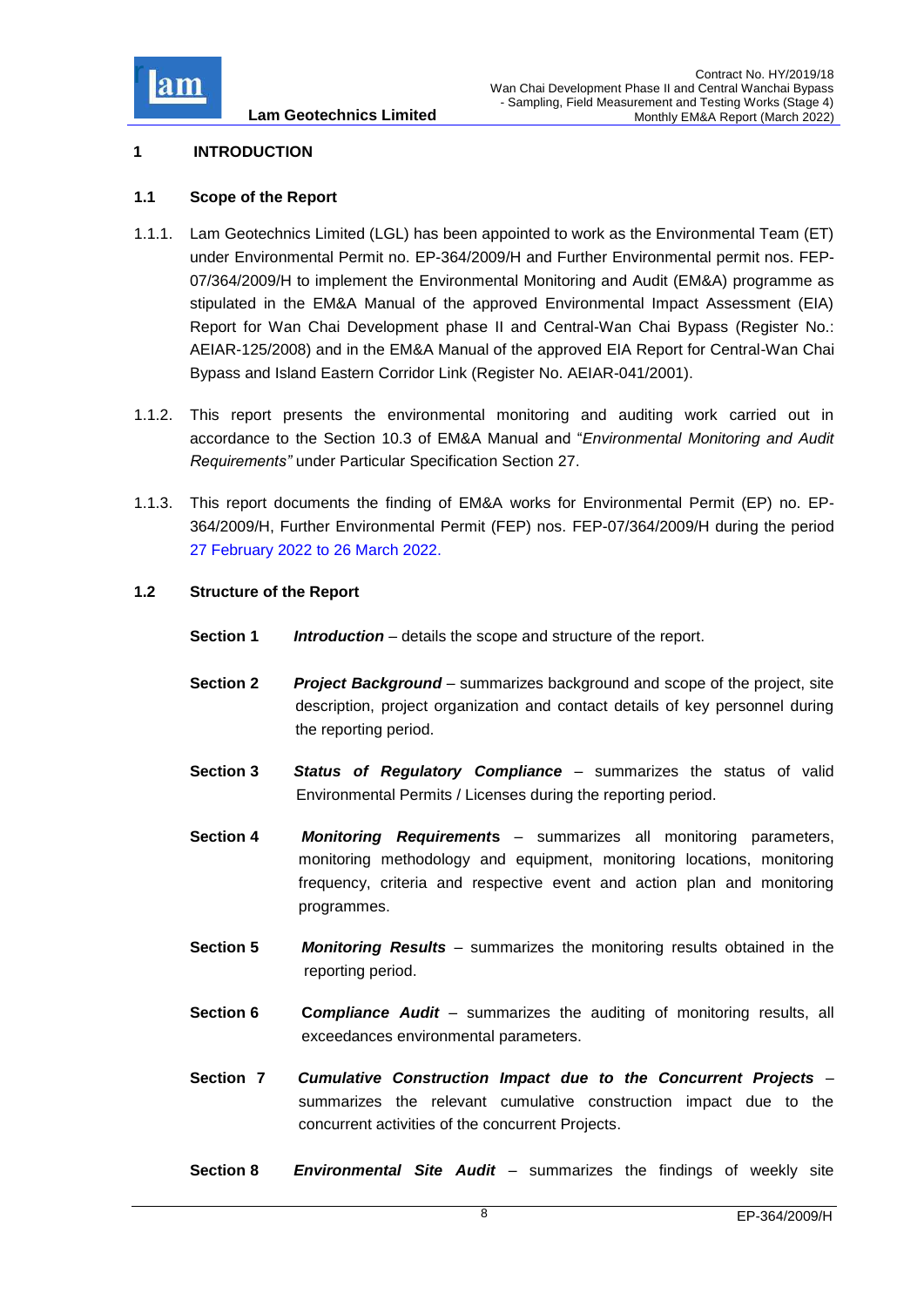

inspections undertaken within the reporting period, with a review of any relevant follow-up actions within the reporting period.

- **Section 9** *Complaints, Notification of summons and Prosecution –* summarizes the cumulative statistics on complaints, notification of summons and prosecution
- **Section 10** *Conclusion*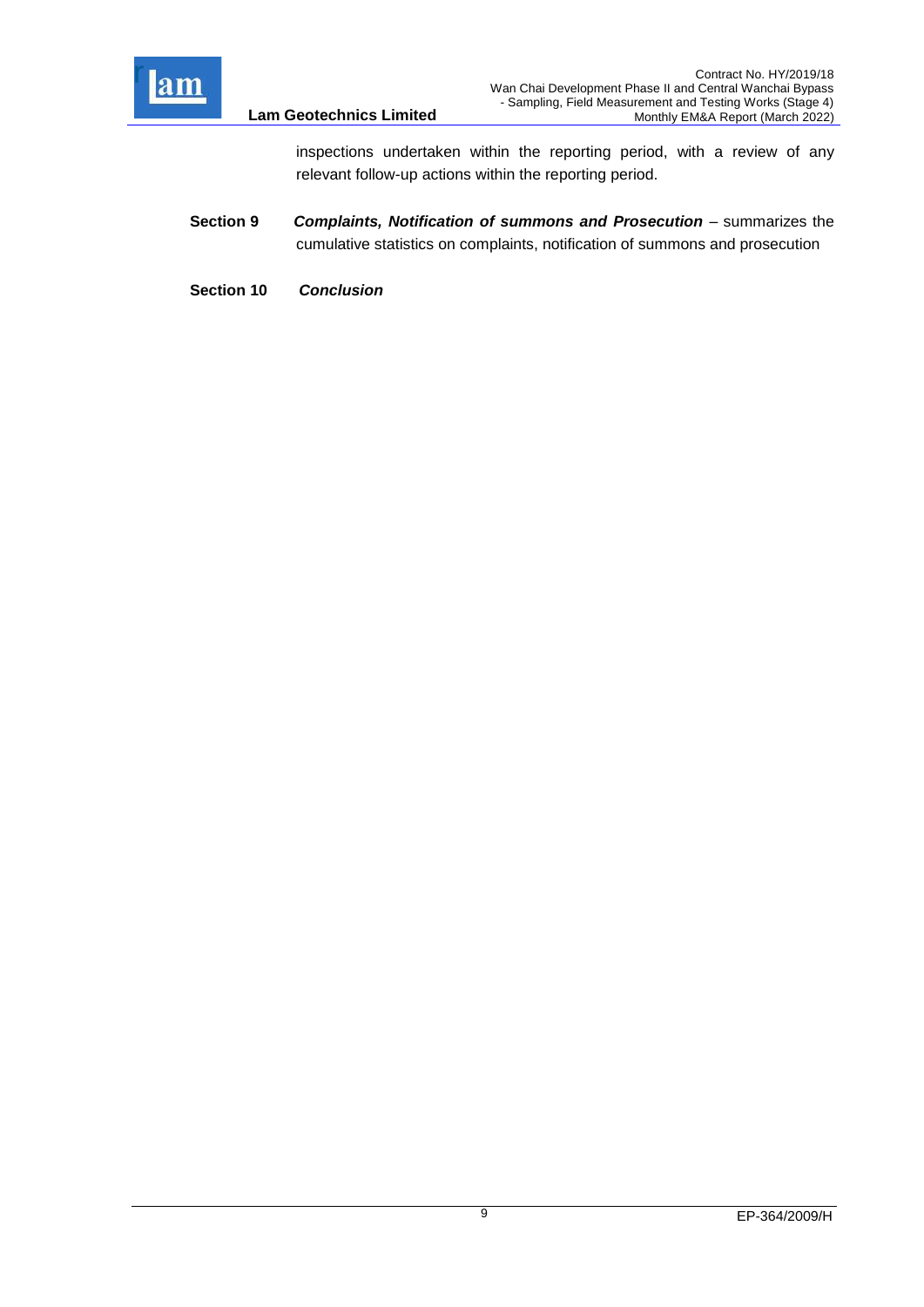

## <span id="page-10-0"></span>**2 PROJECT BACKGROUND**

## <span id="page-10-1"></span>**2.1 Background**

- 2.1.1. "Wan Chai Development phase II and Central-Wan Chai Bypass" and "Central-Wan Chai Bypass and Island Eastern Corridor Link" (hereafter called "the Project") are Designated Project (DP) under the Environmental Impact Assessment Ordinance (Cap. 499) (EIAO). The Environmental Impact Assessment (EIA) Reports for Central-Wan Chai Bypass and Island Eastern Corridor Link (Register No. AEIAR-041/2001) and Wan Chai Development phase II and Central-Wan Chai Bypass (Register No.: AEIAR-125/2008) have been approved on 31 August 2001 and 11 December 2008 respectively.
- 2.1.2. The key purpose of Wan Chai Development Phase II (WDII) is to provide land at Wan Chai North and North Point for construction of the Central-Wan Chai Bypass and Island Eastern Corridor Link (CWB). Land formed under the project will be developed as a world-class waterfront promenade joining that at the new Central waterfront for public enjoyment.
- 2.1.3. There is a compelling and present need for the CWB to provide relief to the very congested east-west Connaught Road Central/Harcourt Road / Gloucester Road Corridor (the Corridor) which is currently operating beyond its capacity. The CWB will provide relief to the existing congestion along the Corridor and cater for the anticipated growth of traffic on Hong Kong Island. Without the CWB and its access roads, there will not be sufficient capacity to serve the heavy traffic demands at both strategic and local levels.

## <span id="page-10-2"></span>**2.2 Scope of the Project and Site Description**

- 2.2.1. Design and Construction of Central Wan Chai Bypass and Island Eastern Corridor Link under the Project involves the construction and operation of a trunk road and its road tunnel more than 800m in length between portals that is shown at *[Figure 2.1](Attachment/Fig2.1_Project%20Layout.pdf)*.
- 2.2.2. The study area encompasses existing developments from Central to North Point. The scope of the Central-Wanchai Bypass (CWB) and Island Eastern Corridor Link (IECL) includes:
	- A dual three-lane trunk road, approximately 4.5 km in length, and tunnel approximately 3.7 km in length defined from the connection with the existing Rumsey Street Flyover in Central, through to a connection with the existing Island Eastern Corridor to the east of the Causeway Bay Typhoon Shelter (CBTS);
	- The Central Interchange near the Rumsey Street Flyover to provide road connections to the Central area;
	- Tunnel control buildings and ventilation buildings;
	- Slip roads to connect the CWB to the local road system in the Wan Chai North and Causeway Bay area;
	- Associated road lighting, road signing, traffic control and surveillance system; and
	- Other associated works.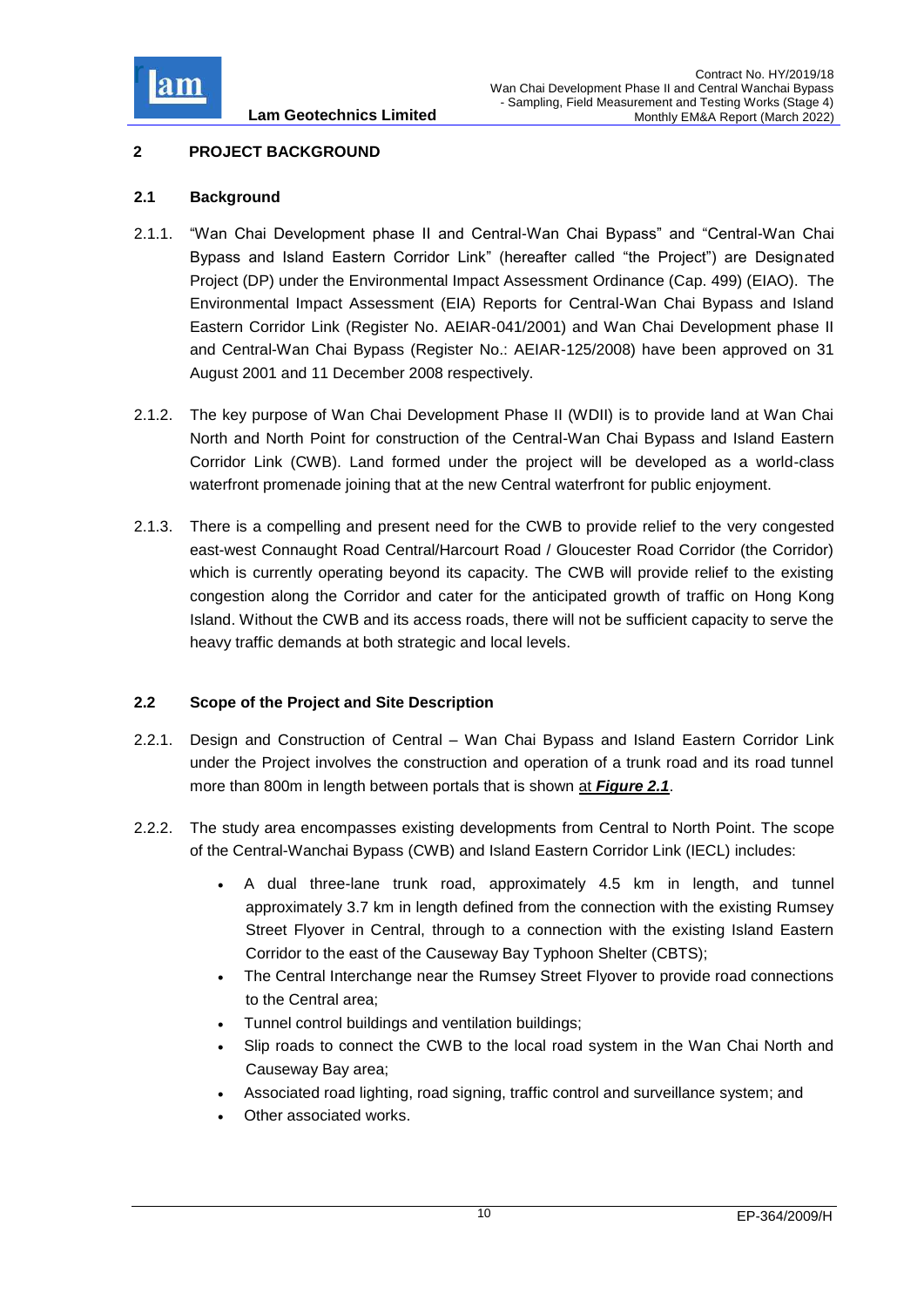

2.2.3. The project also contains various Schedule 2 DPs that, under the EIAO, require Environmental Permits (EPs) to be granted by the DEP before they may be either constructed or operated. *Table 2.1* summarises the five individual DPs under this Project. *[Figure 2.1](../Attachment/Fig2.1_Project%20Layout.pdf)* shows the locations of these Schedule 2 DPs.

<span id="page-11-1"></span>

| <b>Item</b>     | <b>Designated Project</b>                                                                   | <b>EIAO Reference</b>                 | <b>Reason for inclusion</b>                                                                                         |
|-----------------|---------------------------------------------------------------------------------------------|---------------------------------------|---------------------------------------------------------------------------------------------------------------------|
| DP <sub>1</sub> | Central-Wanchai Bypass<br>(CWB) including its road<br>tunnel and slip roads                 | Schedule 2, Part I, A.1<br>and A.7    | Trunk road and road tunnel<br>more than 800 m in length                                                             |
| DP <sub>2</sub> | Road P2 and other roads<br>which are classified as<br>primary/district distributor<br>roads | Schedule 2, Part I, A.1               | Primary / district distributor<br>roads                                                                             |
| DP <sub>3</sub> | Reclamation works including<br>associated dredging works                                    | Schedule 2, Part I, C.1<br>and $C.12$ | Reclamation more than 5 ha<br>in size and a dredging<br>operation less than 100 m<br>from a seawater intake point   |
| DP <sub>5</sub> | Wan Chai East Sewage<br>Outfall                                                             | Schedule 2, Part I, F.5<br>and F.6    | Submarine sewage pipelines<br>with a total diameter more<br>than 1,200 mm and include a<br>submarine sewage outfall |
| DP <sub>6</sub> | Dredging for the Cross-<br>harbour Water Mains from<br>Wan Chai to Tsim Sha Tsui            | Schedule 2, Part I, C.12              | A dredging operation less<br>than 100 m from a seawater<br>intake point                                             |

| Table 2.1 Schedule 2 Designated Projects under this Project |
|-------------------------------------------------------------|
|                                                             |

## <span id="page-11-0"></span>**2.3 Division of the Project Responsibility**

- 2.3.1. Due to the multi-contract nature of the Project, there are a number of contracts sub-dividing the whole works area into different work areas to be commenced. Contractors of individual contracts will be required by the EP holder to apply Further Environmental Permits such that the impact monitoring stations are sub-divided accordingly to facilitate the implementation of EM&A programme and to streamline the EM&A reporting for individual FEP holders correspondingly.
- 2.3.2. The details of individual contracts are summarized in *Table2.2*.

*Table 2.2 Details of Individual Contracts under the Project*

<span id="page-11-2"></span>

| <b>Contract No.</b> | <b>Contract Title</b>                                                                                                           | <b>Associated</b><br>DP(s) | <b>Construction</b><br><b>Commencement Date</b> |
|---------------------|---------------------------------------------------------------------------------------------------------------------------------|----------------------------|-------------------------------------------------|
| HY/2009/17          | Central – Wan Chai Bypass (CWB) at<br>FEHD Whitfield Depot - Advanced<br>piling works.                                          | DP <sub>1</sub>            | 5 October 2010<br>(Completed)                   |
| HY/2009/18          | Central - Wan Chai Bypass (CWB) -<br>Central Interchange                                                                        | DP <sub>1</sub>            | 21 April 2011<br>(Completed)                    |
| 04/HY/2006          | Reconstruction of Bus Terminus near<br>Man Yiu Street and Man Kwong<br>Street                                                   | DP <sub>1</sub>            | September 2010<br>(Completed)                   |
| HK/2009/01          | Wan Chai Development Phase II -<br>Central - Wan Chai Bypass at Hong<br>Kong Convention and Exhibition<br>Centre - Tunnel Works | DP1, DP2                   | 25 August 2011<br>(Completed)                   |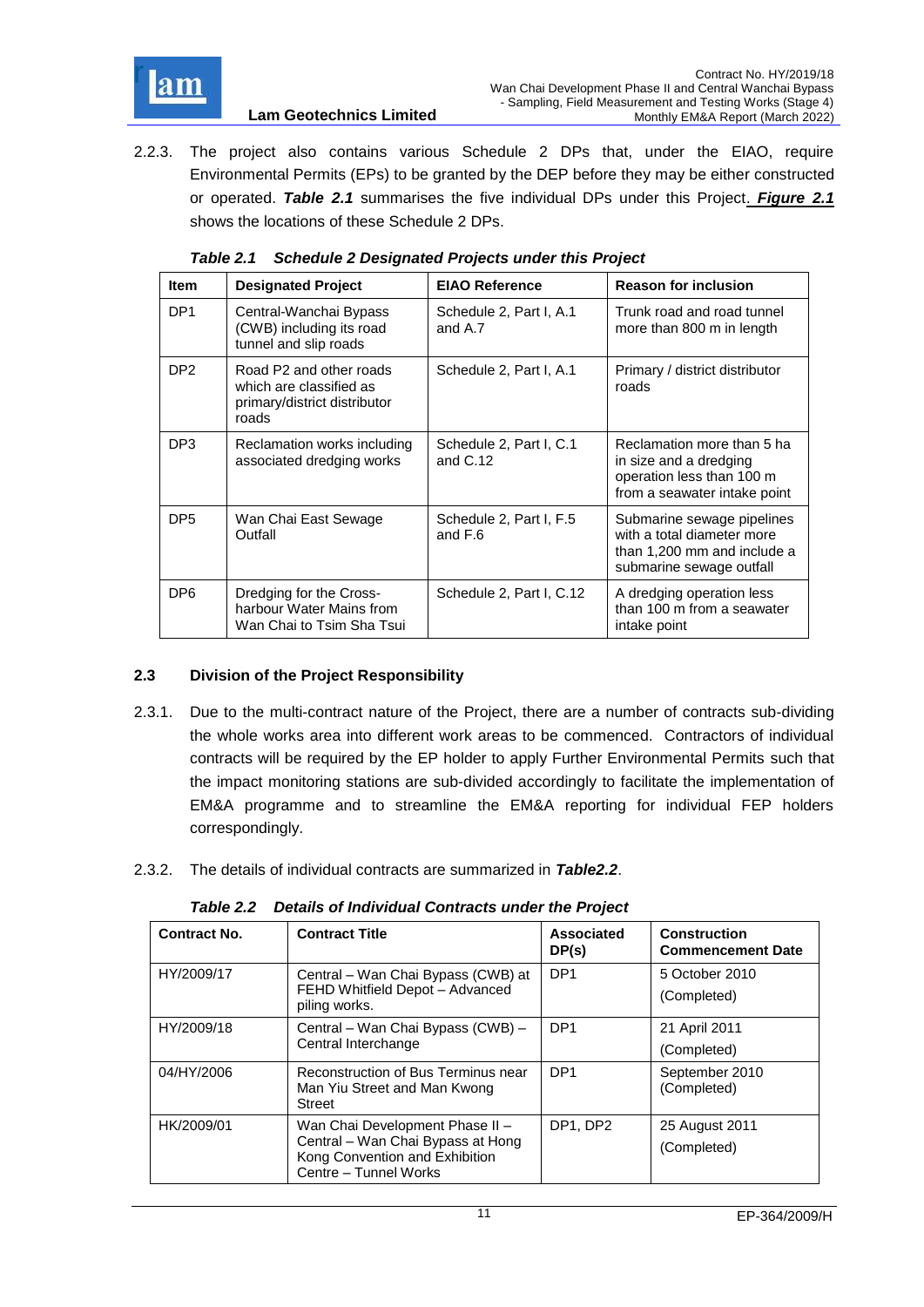

| Contract No. | <b>Contract Title</b>                                                                               | Associated<br>DP(s) | Construction<br><b>Commencement Date</b> |
|--------------|-----------------------------------------------------------------------------------------------------|---------------------|------------------------------------------|
| HK/2009/02   | Wan Chai Development Phase II -                                                                     | DP <sub>1</sub>     | 26 April 2011                            |
|              | Central - Wan Chai Bypass at Wan<br>Chai East(CWB Tunnel)                                           |                     | (Completed)                              |
| HY/2009/15   | Central-Wanchai Bypass - Tunnel                                                                     | DP1,DP3             | 13 July 2011                             |
|              | (Causeway Bay Typhoon Shelter<br>Section)                                                           |                     | (Completed)                              |
| HY/2009/19   | Central – Wanchai Bypass Tunnel<br>(North Point Section) and Island<br><b>Eastern Corridor Link</b> | DP <sub>1</sub>     | 24 March 2011                            |
| HK/2010/06   | Wan Chai Development Phase II-                                                                      | DP <sub>3</sub>     | 22 March 2011                            |
|              | Central-Wan Chai Bypass over MTR<br>Tsuen Wan Line                                                  |                     | (Completed)                              |
| HK/2012/08   | Wan Chai Development Phase II-                                                                      | DP1,DP2,            | 10 March 2014                            |
|              | Central-Wan Chai Bypass at Wan<br>DP3<br>Chai West                                                  |                     | (Completed)                              |
| HY/2010/08   | Central- Wanchai Bypass Tunnel -                                                                    | DP1, DP2,           | 21 March 2013                            |
|              | Tunnel (Slip Road 8)                                                                                | DP <sub>3</sub>     | (Completed)                              |
| HY/2011/08   | Central - Wan Chai Bypass (CWB) -                                                                   | DP <sub>1</sub>     | 8 October 2014                           |
|              | Tunnel Buildings, Systems and<br>Fittings, and Works Associated with<br><b>Tunnel Commissioning</b> |                     | (Completed)                              |

## <span id="page-12-0"></span>**2.4 Project Organization and Contact Personnel**

- 2.4.1. Civil Engineering and Development Department and Highways Department are the overall project controllers for the Wan Chai Development Phase II and Central-Wan Chai Bypass respectively. For the construction phase of the Project, Project Engineer, Contractor(s), Environmental Team and Independent Environmental Checker are appointed to manage and control environmental issues.
- 2.4.2. The proposed project organization and lines of communication with respect to environmental protection works are shown in *[Figure 2.2](../Attachment/Fig2.2_Project%20Orgchart.pdf)*. Key personnel and contact particulars are summarized in *Table 2.3*:

<span id="page-12-1"></span>

| Party                | Role                                           | <b>Post</b>                       | <b>Name</b>       | Contact<br>No. | Contact<br>Fax |
|----------------------|------------------------------------------------|-----------------------------------|-------------------|----------------|----------------|
| <b>AECOM</b>         | Engineer's<br>Representative<br>for WDII       | Senior Resident<br>Engineer       | Mr. S.K. Lo       | 3519 9033      | 2587 1877      |
|                      | Engineer's<br>Representative<br>for CWB        | <b>Chief Resident</b><br>Engineer | Ms. Lydia Lee     | 3762 2760      | 2142 5577      |
| Chun Wo -            | Contractor<br>under Contract<br>no. HY/2009/19 | <b>Project Manager</b>            | Mr. William Leung | 3758 8879      | 37578901       |
| CRGL -<br>MBEC_Joint |                                                | Site Agent                        | Mr. William Luk   | 3758 6868      |                |
| Venture              |                                                | Deputy Site<br>Agent              | Mr. Andrew Cheng  | 9161 9446      |                |
|                      |                                                | Environmental<br>Officer          | Mr. Kenneth Chan  | 6387 3939      |                |

*Table 2.3 Contact Details of Key Personnel*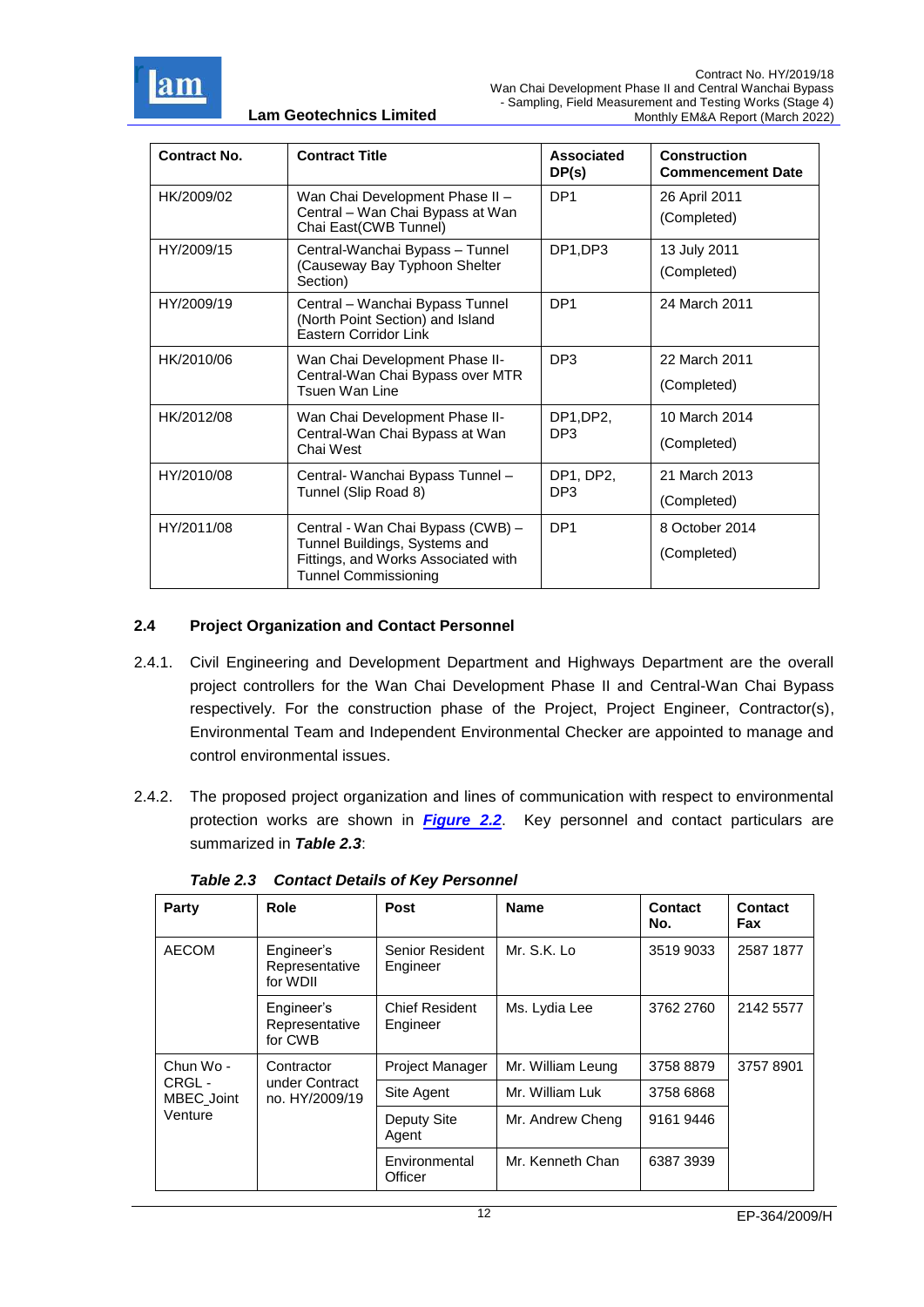

| Party                           | Role                                          | Post                                          | <b>Name</b>          | <b>Contact</b><br>No. | <b>Contact</b><br>Fax |
|---------------------------------|-----------------------------------------------|-----------------------------------------------|----------------------|-----------------------|-----------------------|
|                                 |                                               | Construction<br>Manager<br>(Marine)           | Mr. Wingo Wong       | 9300 2625             |                       |
|                                 |                                               | Construction<br>Manager (Noise<br>Barrier)    | Mr. Jerry Siu        | 9493 3664             |                       |
|                                 |                                               | Construction<br>Manager (Land)                | Mr. Yung Kwok<br>Wah | 9834 1010             |                       |
| Ramboll<br>Hong Kong<br>Limited | Independent<br>Environmental<br>Checker (IEC) | Independent<br>Environmental<br>Checker (IEC) | Mr. David Yeung      | 3465 2888             | 3465 2899             |
| Lam<br>Geotechnics<br>Limited   | Environmental<br>Team (ET)                    | Environmental<br>Team Leader<br>(ETL)         | Mr. Raymond Dai      | 2882 3939             | 2882 3331             |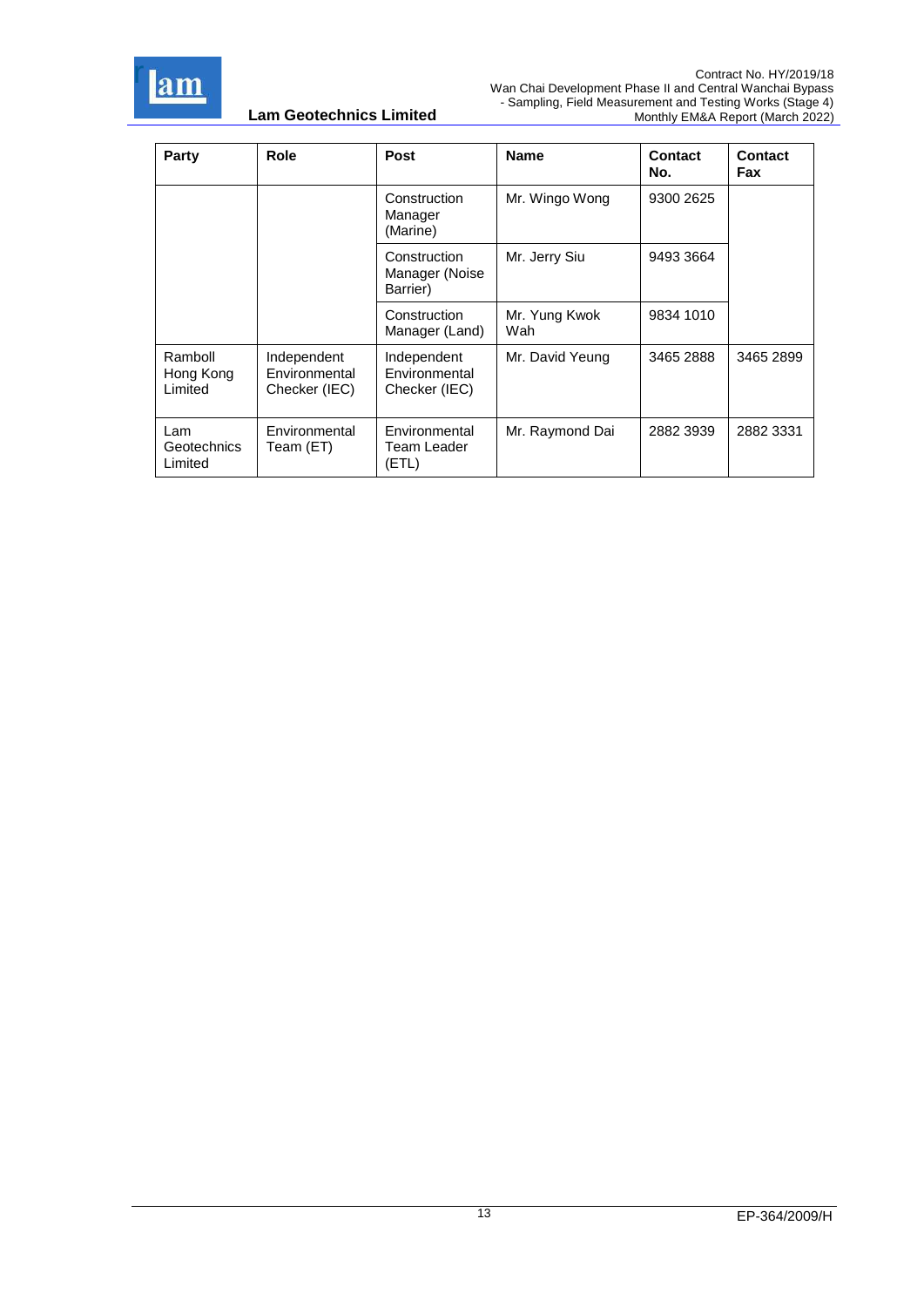

2.4.3. In this reporting period, the principal work activities of individual contracts are included as follows:

Contract no. HY/2009/19 - Central - Wanchai Bypass Tunnel (North Point Section) and Island Eastern Corridor Link under FEP-07/364/2009/H

- Modification work of noise enclosure
- Open area hard paving
- D12 & Open Area fire main laying works
- D9 to D12 and P22 to P25 drainage works
- Road studs installation at IEC
- Remedial work at bridge F Soffit between pier 36-43
- 2.4.4. In coming reporting period, the principal work activities of individual contracts are anticipated as follows:

<span id="page-14-0"></span>Contract no. HY/2009/19 – Central – Wanchai Bypass Tunnel (North Point Section) and Island Eastern Corridor Link under FEP-07/364/2009/H

- Modification work of noise enclosure
- Open area hard paving
- D12 & Open Area fire main laying works
- D9 to D12 and P22 to P25 drainage works
- Road studs installation at IEC
- Remedial work at bridge F Soffit between pier 25-35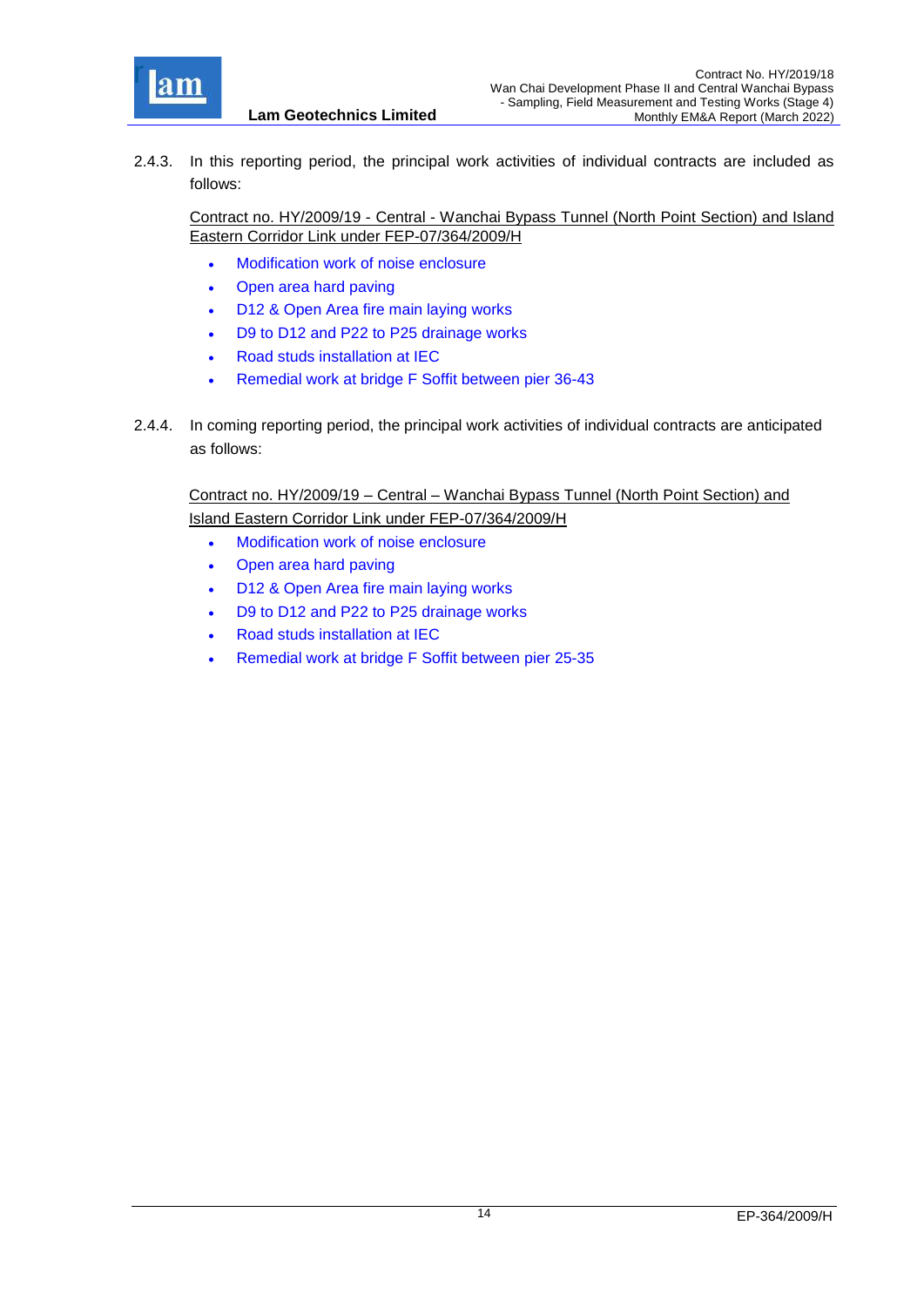

## **3 STATUS OF REGULATORY COMPLIANCE**

### <span id="page-15-0"></span>**3.1 Status of Environmental Licensing and Permitting under the Project**

3.1.1. A summary of the current status on licences and/or permits on environmental protection pertinent to the Project is shown in *Table 3.1*.

| Table 3.1 | Summary of the current status on licences and/or permits on environmental |
|-----------|---------------------------------------------------------------------------|
|           | protection pertinent to the Project                                       |

<span id="page-15-1"></span>

| <b>Permits and/or Licenses</b>      | Reference No.     | <b>Issued Date</b> | Status      |
|-------------------------------------|-------------------|--------------------|-------------|
| <b>Environmental Permit</b>         | EP-356/2009       | 30 Jul 2009        | Valid       |
| <b>Further Environmental Permit</b> | FEP-01/356/2009   | 18 Feb 2010        | Surrendered |
| <b>Further Environmental Permit</b> | FEP-02/356/2009   | 24 Mar 2010        | Surrendered |
| <b>Further Environmental Permit</b> | FEP-03/356/2009   | 24 Mar 2010        | Surrendered |
| <b>Further Environmental Permit</b> | FEP-04/356/2009   | 22 Nov 2010        | Surrendered |
| <b>Further Environmental Permit</b> | FEP-05/356/2009   | 24 Mar 2011        | Surrendered |
| <b>Further Environmental Permit</b> | FEP-06/356/2009   | 5 Mar 2013         | Surrendered |
| <b>Further Environmental Permit</b> | FEP-07/356/2009   | 26 July 2013       | Surrendered |
| <b>Further Environmental Permit</b> | FEP-08/356/2009   | 1 Aug 2016         | Surrendered |
| <b>Environmental Permit</b>         | EP-364/2009/H     | 22 Apr 2020        | Valid       |
| <b>Further Environmental Permit</b> | FEP-01/364/2009   | 24 Mar 2010        | Surrendered |
| <b>Further Environmental Permit</b> | FEP-02/364/2009   | 21 Apr 2010        | Surrendered |
| <b>Further Environmental Permit</b> | FEP-03/364/2009   | 12 Jul 2010        | Surrendered |
| <b>Further Environmental Permit</b> | FEP-04/364/2009/A | 14 Oct 2010        | Surrendered |
| <b>Further Environmental Permit</b> | FEP-05/364/2009/A | 15 Nov 2010        | Surrendered |
| <b>Further Environmental Permit</b> | FEP-06/364/2009/A | 22 Nov 2010        | Surrendered |
| <b>Further Environmental Permit</b> | FEP-07/364/2009/H | 22 Apr 2020        | Valid       |
| <b>Further Environmental Permit</b> | FEP-08/364/2009/A | 15 Jun 2012        | Surrendered |
| <b>Further Environmental Permit</b> | FEP-09/364/2009/B | 5 Mar 2013         | Surrendered |
| <b>Further Environmental Permit</b> | FEP-10/364/2009/B | 26 July 2013       | Surrendered |
| <b>Further Environmental Permit</b> | FEP-11/364/2009/E | 22 Dec 2016        | Surrendered |
| <b>Further Environmental Permit</b> | FEP-12/364/2009/D | 01 Aug 2016        | Surrendered |
| <b>Environmental Permit</b>         | EP-376/2009       | 13 Nov 2009        | Valid       |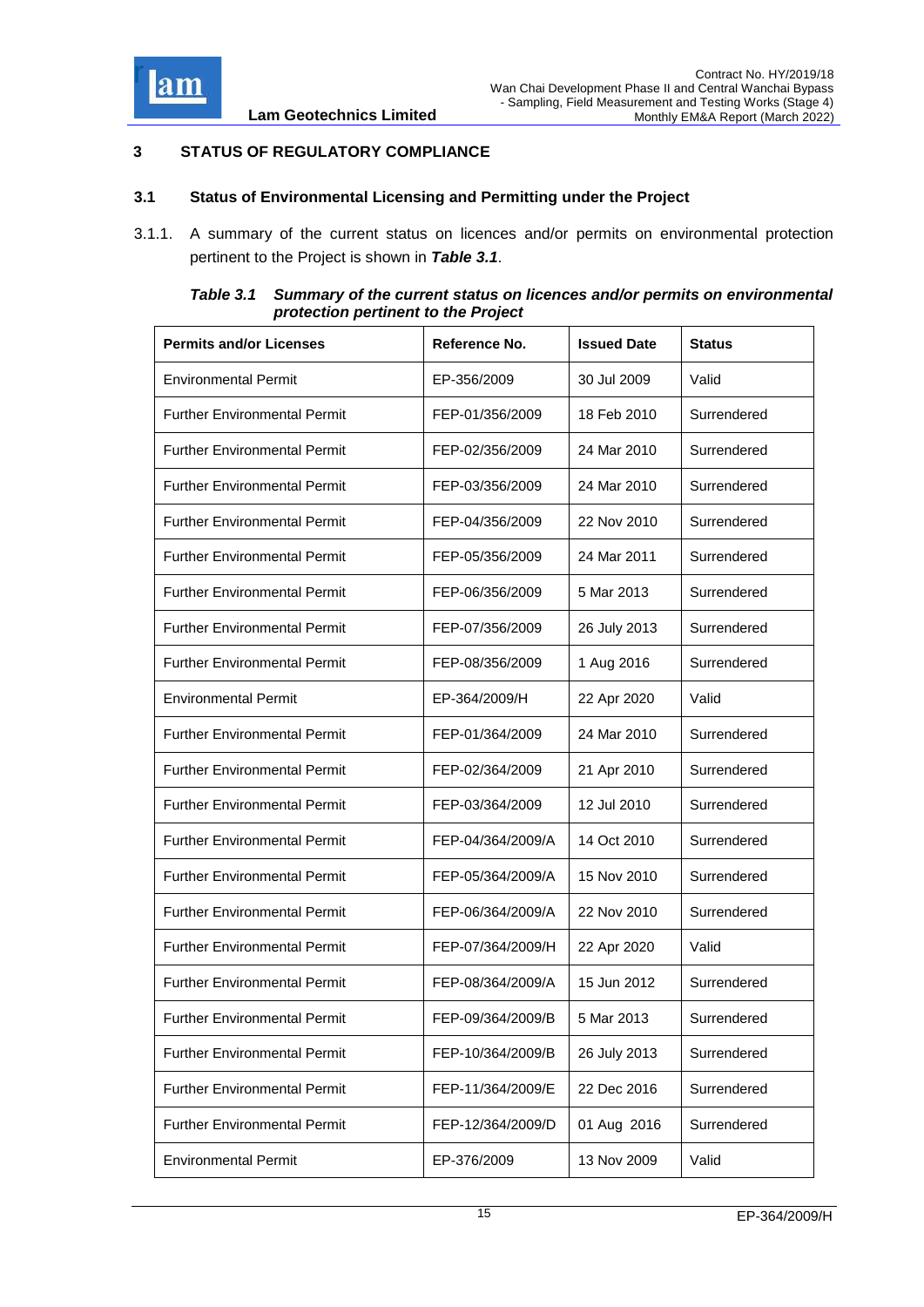

| <b>Permits and/or Licenses</b>      | Reference No.   | <b>Issued Date</b> | <b>Status</b> |
|-------------------------------------|-----------------|--------------------|---------------|
| <b>Further Environmental Permit</b> | FEP-01/376/2009 | 31 Mar 2015        | Surrendered   |
| <b>Further Environmental Permit</b> | FEP-02/376/2009 | 1 Aug 2016         | Surrendered   |

3.1.2. Due to the multi-contract nature of the Project, the status of permits and/or licences under the individual contract(s) are presented as below:

Contract no. HY/2009/17 – Central – Wan Chai Bypass (CWB) at FEHD Whitfield Depot – Advanced piling works under FEP-03/364/2009

3.1.3. The construction works was completed and the FEP-03/364/2009 was surrendered by the Contractor on 28 March 2013.

Contract no. 04/HY/2006 – Reconstruction of Bus Terminus near Man Yiu Street and Man Kwong Street under FEP-04/364/2009/A

3.1.4. The construction works was completed, and the FEP-04/HY/2006 was surrendered by the Contractor on 11 February 2011.

Contract no. HK/2010/06 - Wan Chai Development Phase II - Central - Wan Chai Bypass over MTR Tsuen Wan Line under FEP-08/364/2009/A

3.1.5. The construction works was completed, and the FEP-08/364/2009/A was surrendered by the Contractor on 3 October 2014.

Contract no. HK/2009/01 – Wan Chai Development Phase II – Central – Wan Chai Bypass at Hong Kong Convention and Exhibition Centre – Tunnel Works under FEP-02/364/2009

3.1.6. As confirmed with WDII RSS and with respect to the joint inspection conducted with IEC on 25 May 2018, RSS, ET and IEC share the view that there is no adverse environmental impact of remaining works under Contract HK/2009/01 and the respective environmental site inspection and associated monitoring station were temporary suspended from 26 May 2018 onwards. FEP-02/364/2009 was surrendered by the Contractor on 3 September 2018.

Contract no. HY/2011/08 – Central - Wan Chai Bypass - Tunnel Buildings, Systems and Fittings, and Works Associated with Tunnel Commissioning under FEP-11/364/2009/E

3.1.7. As confirmed with CWB RSS, major construction activities of HY/2011/08 under FEP-11/364/2009/E have been completed, only minor defects rectification works remains while no PME will be used for the remaining minor defects rectification works. As such, the weekly environmental site inspection and associated monitoring station for Contract no. HY/2011/08 has been temporarily suspended from 20 July 2020 onward. FEP-11/364/2009/E was surrendered by the Contractor on 27 January 2021.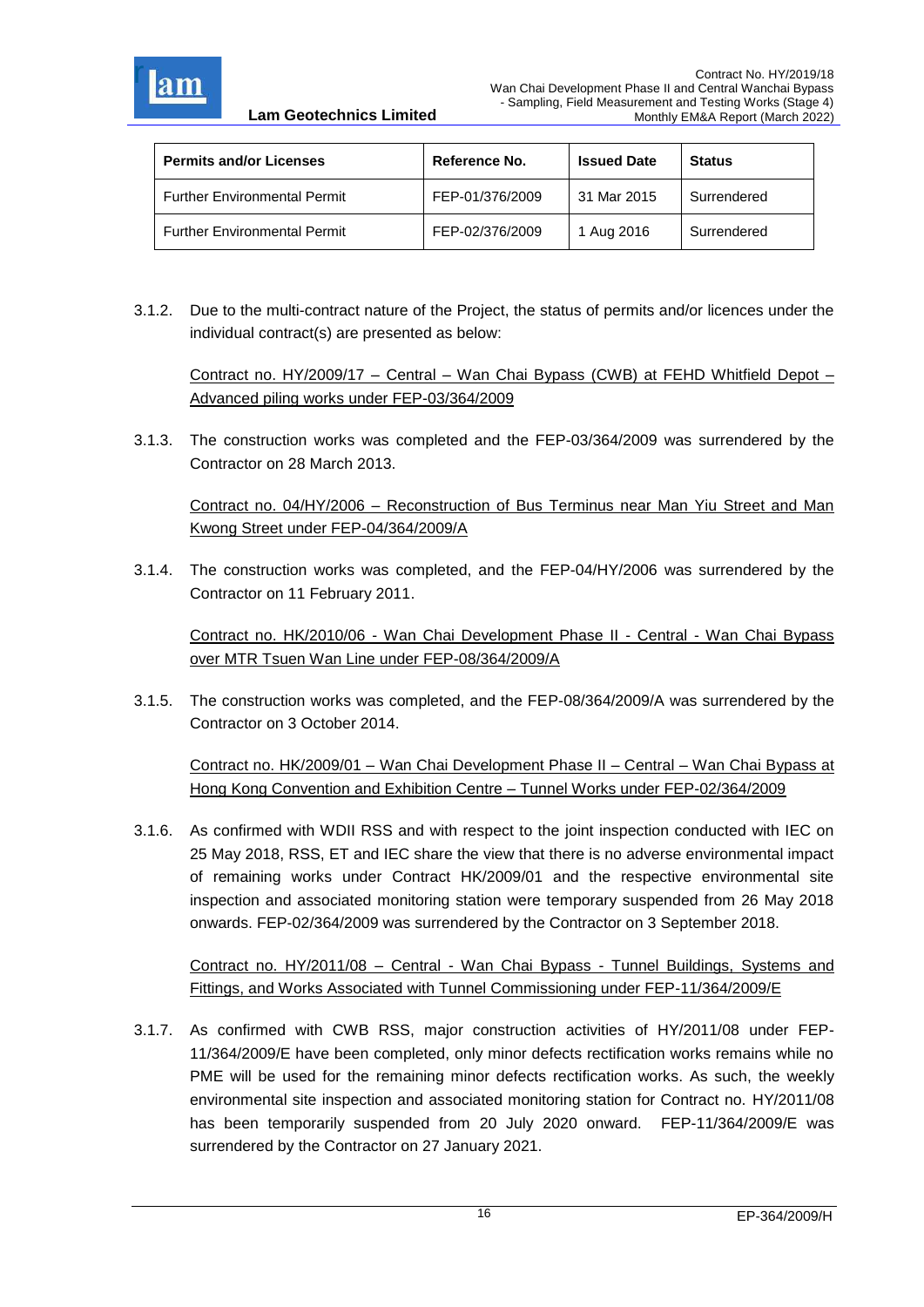

Contract no. HY/2009/15 – Central-Wanchai Bypass – Tunnel (Causeway Bay Typhoon Shelter Section) under FEP-06/364/2009/A

3.1.8. The Construction works under HY/2009/15 was confirm completed by the RSS from 27 October 2017 onwards. The weekly site audit inspection and environmental monitoring station were temporary suspended and no longer associated with HY/2009/15 from 27 October 2017 onwards. FEP-06/364/2009/A was surrendered by the Contractor on 07June 2021.

Contract no. HY/2010/08 –Central – Wanchai Bypass Tunnel – Tunnel (Slip Road 8) under FEP-10/364/2009/B

3.1.9. The construction works was completed and the FEP-10/364/2009/B was surrendered by the Contractor on 07 June 2021.

Contract no. HK/2009/02 – Wan Chai Development Phase II – Central – Wan Chai Bypass at Wan Chai East (CWB Tunnel) under FEP-01/364/2009

3.1.10. As confirmed with WDII RSS, there is no more remaining works for HK/2009/02 under EP-364/2009 on 22 December 2020 and agreed with IEC on 23 December 2020. FEP-01/364/2009 was surrendered by the Contractor on 27 Jul 2021.

Contract no. HY/2009/19 – Central – Wanchai Bypass Tunnel (North Point Section) and Island Eastern Corridor Link under FEP-07/364/2009/H

3.1.11. The current status on licences and/or permits on environmental protection pertinent and submission under FEP-07/364/2009/H for contract no. HY/2009/19 are shown in *Table 3.10* and *Table 3.11.*

<span id="page-17-0"></span>

| <b>Permits and/or</b><br><b>Licences</b>                                               | Reference No.         | <b>Issued Date</b> | <b>Valid Period/</b><br><b>Expiry Date</b> | <b>Status</b> |
|----------------------------------------------------------------------------------------|-----------------------|--------------------|--------------------------------------------|---------------|
| <b>Further Environmental</b><br>Permit                                                 | FEP-07/364/2009/H     | 22 Apr 2020        | N/A                                        | Valid         |
| Notification of Works<br>Under APCO                                                    | 326160                | 24 Jan 2011        | N/A                                        | Valid         |
| Notification of Works<br>(further proposed<br>change to the<br>particulars) Under APCO | 415587                | 11 Apr 2017        | N/A                                        | Valid         |
| Registration as a Waste<br>Producer                                                    | 7012306               | 10 Feb 2011        | N/A                                        | Valid         |
| Registration as<br><b>Chemical Waste</b><br>Producer                                   | 5213-151-C3654-<br>01 | 24 Mar 2011        | N/A                                        | Valid         |
| Application for Vessel                                                                 | 7013285               | 21 Jul 2011        | N/A                                        | Valid         |

*Table 3.2 Cumulative Summary of Valid Licences and Permits under Contract no. HY/2009/19*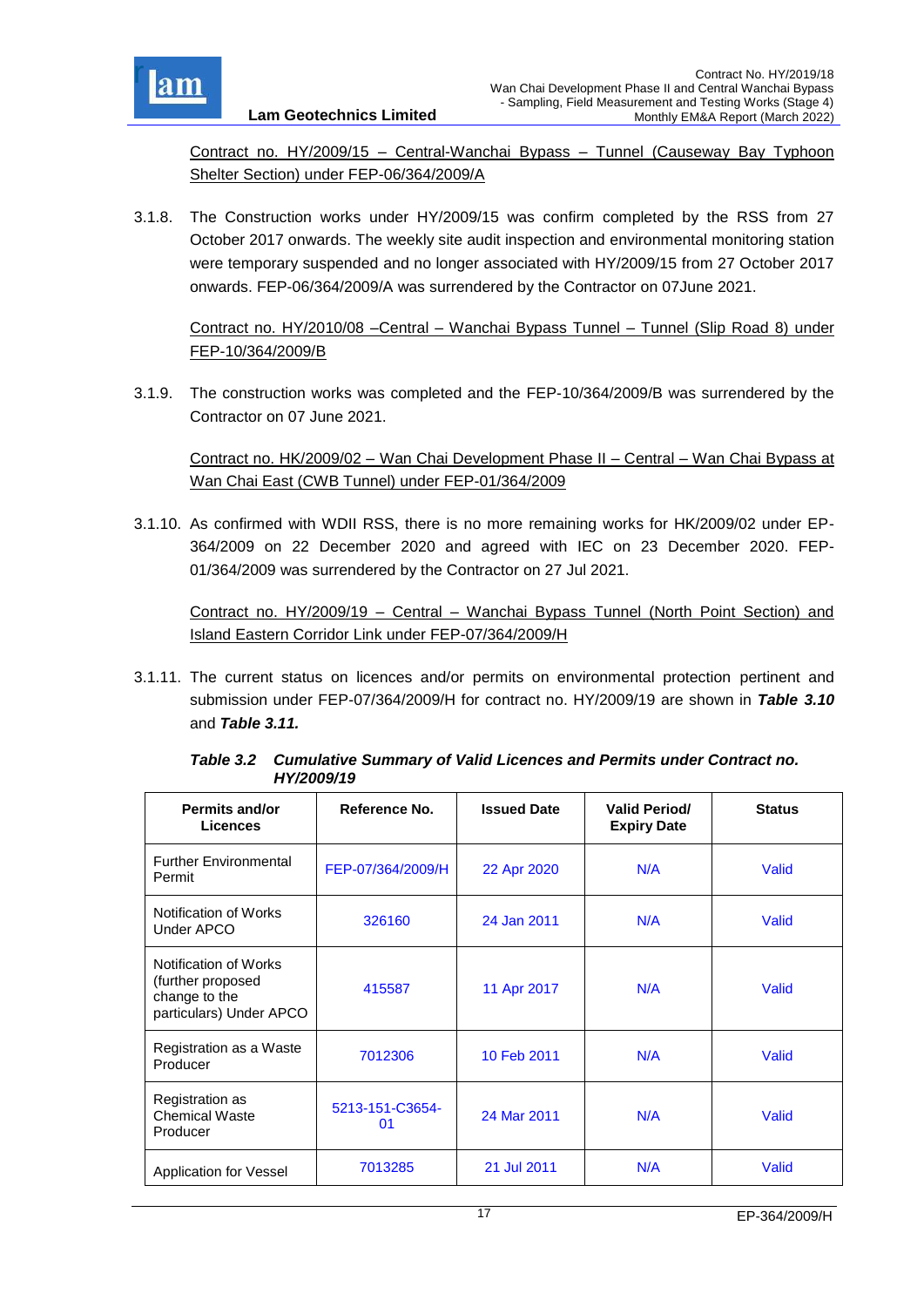

| <b>Permits and/or</b><br><b>Licences</b> | Reference No.   | <b>Issued Date</b> | <b>Valid Period/</b><br><b>Expiry Date</b> | <b>Status</b> |
|------------------------------------------|-----------------|--------------------|--------------------------------------------|---------------|
| Disposal                                 |                 |                    |                                            |               |
|                                          | GW-RS0006-22    | 10 Jan 2022        | 12 Jan 2022 to 9<br><b>Jul 2022</b>        | Valid         |
|                                          | GW-RS0007-22    | 7 Jan 2022         | 10 Jan 2022 to<br>30 Jun 2022              | Valid         |
|                                          | GW-RS0147-2     | 8 Mar 2022         | 10 Mar 2022 to 9<br><b>Sep 2022</b>        | Valid         |
| Water Discharge                          | WT00035697-2020 | 19 Jun 2020        | 30 Jun 2025                                | Valid         |
| License                                  | WT00039182-2021 | 15 Nov 2021        | 30 Sep 2026                                | Valid         |

## *Table 3.3 Summary of submission status under FEP-07/364/2009/H*

| <b>EP Condition</b> | <b>Submission</b>             | Date of Submission |
|---------------------|-------------------------------|--------------------|
| Condition 2.13      | Landscape Plan (Rev.11)       | 31 December 2021   |
| Condition 2.9       | Noise Management Plan (Rev.5) | 29 May 2019        |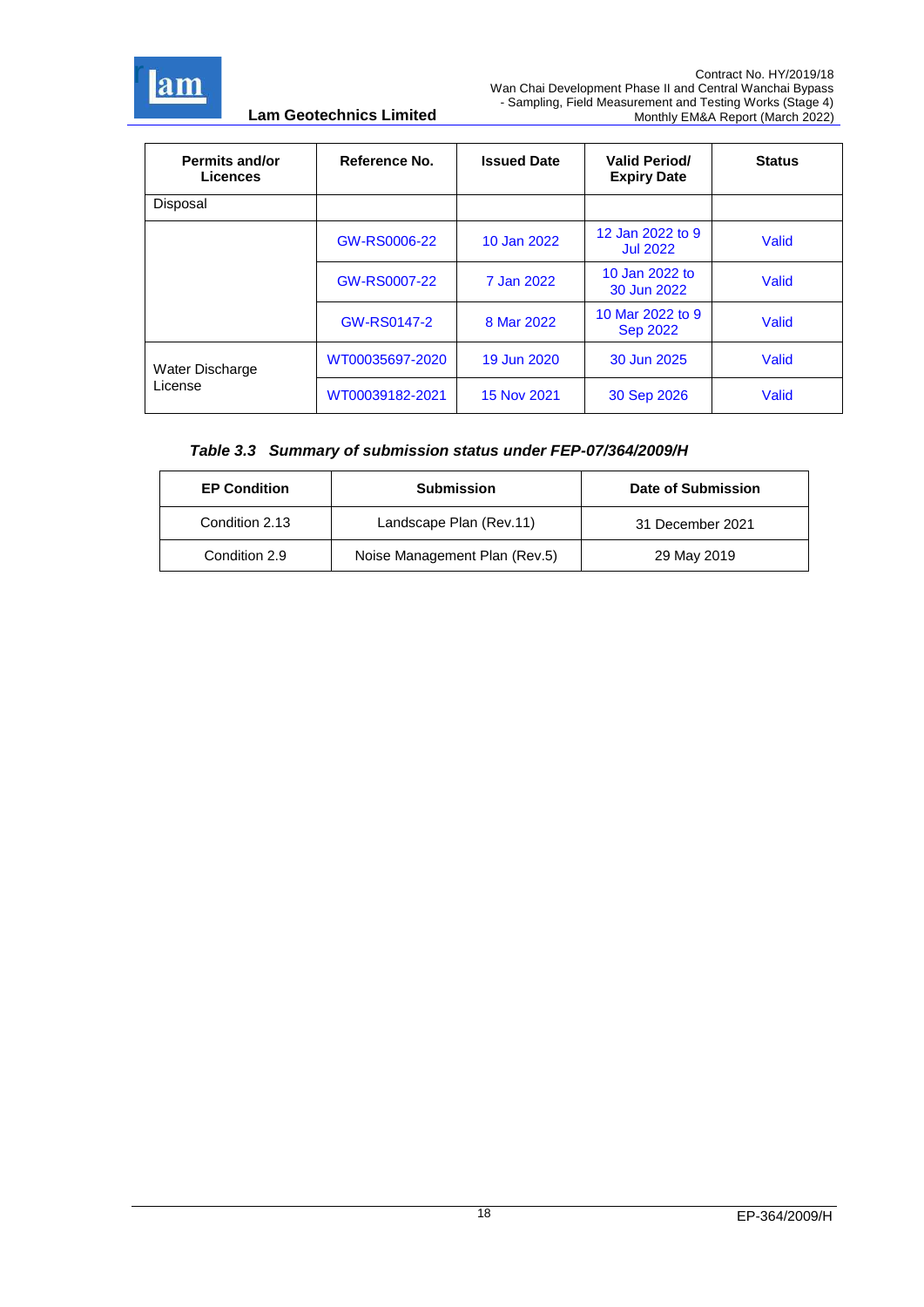

## <span id="page-19-0"></span>**4 MONITORING REQUIREMENTS**

#### <span id="page-19-1"></span>**4.1 Noise Monitoring**

### NOISE MONITORING STATIONS

<span id="page-19-2"></span>4.1.1. The noise monitoring stations for the Project are listed and shown in *Table 4.1* and *[Figure](../Attachment/App4.1%20Action%20and%20Limit%20Level.pdf)  [4.1](../Attachment/App4.1%20Action%20and%20Limit%20Level.pdf)*. *[Appendix 4.1](../Attachment/App4.1%20Action%20and%20Limit%20Level.pdf)* shows the established Action/Limit Levels for the monitoring works.

| <b>Station</b>   | <b>Description</b>                                   |
|------------------|------------------------------------------------------|
| $M1b***$         | Rooftop of Wan Chai Ferry Pier                       |
| M <sub>2</sub> b | Noon-day Gun Area                                    |
| МЗа              | Tung Lo Wan Fire Station                             |
| M4 <sub>b</sub>  | Victoria Centre                                      |
| M <sub>5</sub> b | City Garden                                          |
| M6               | HK Baptist Church Henrietta Secondary School         |
| M7a              | Harbour Building                                     |
| $M7e*$           | International Finance Centre (Eastern End of Podium) |
| M7w              | International Finance Centre (Western End of Podium) |
| M8**             | <b>City Hall</b>                                     |

*Table 4.1 Noise Monitoring Stations*

Remark \*: Location ID has been updated from M7 to M8 for City Hall

Remark \*\*: M7e has become a reference station starting from 7 Aug 2012

Remarks\*\*\*: The monitoring station M1a was relocated as M1b – Rooftop of Wan Chai Ferry Pier on 2 November 2020.

#### REAL TIME NOISE MONITORING STATIONS

<span id="page-19-3"></span>4.1.2. The noise monitoring stations for the Project are listed and shown in *Table 4.2* and *Figure 4.1*. *[Appendix 4.1](../Attachment/App4.1%20Action%20and%20Limit%20Level.pdf)* shows the established Action/Limit Levels for the monitoring works.

| <b>Table 4.2 Real Time Noise Monitoring Stations</b> |
|------------------------------------------------------|
|------------------------------------------------------|

| <b>District</b> | <b>Station</b>    | <b>Description</b>                               |
|-----------------|-------------------|--------------------------------------------------|
| Tin Hau         | RTN <sub>1</sub>  | FEHD Hong Kong Transport Section Whitfield Depot |
| North Point     | RTN <sub>2a</sub> | Hong Kong Electric Centre                        |
| North Point     | RTN <sub>3</sub>  | Po Leung Kuk Yu Lee Mo Fan Memorial School       |
| Tin Hau         | RTN4              | Causeway Bay Community Centre                    |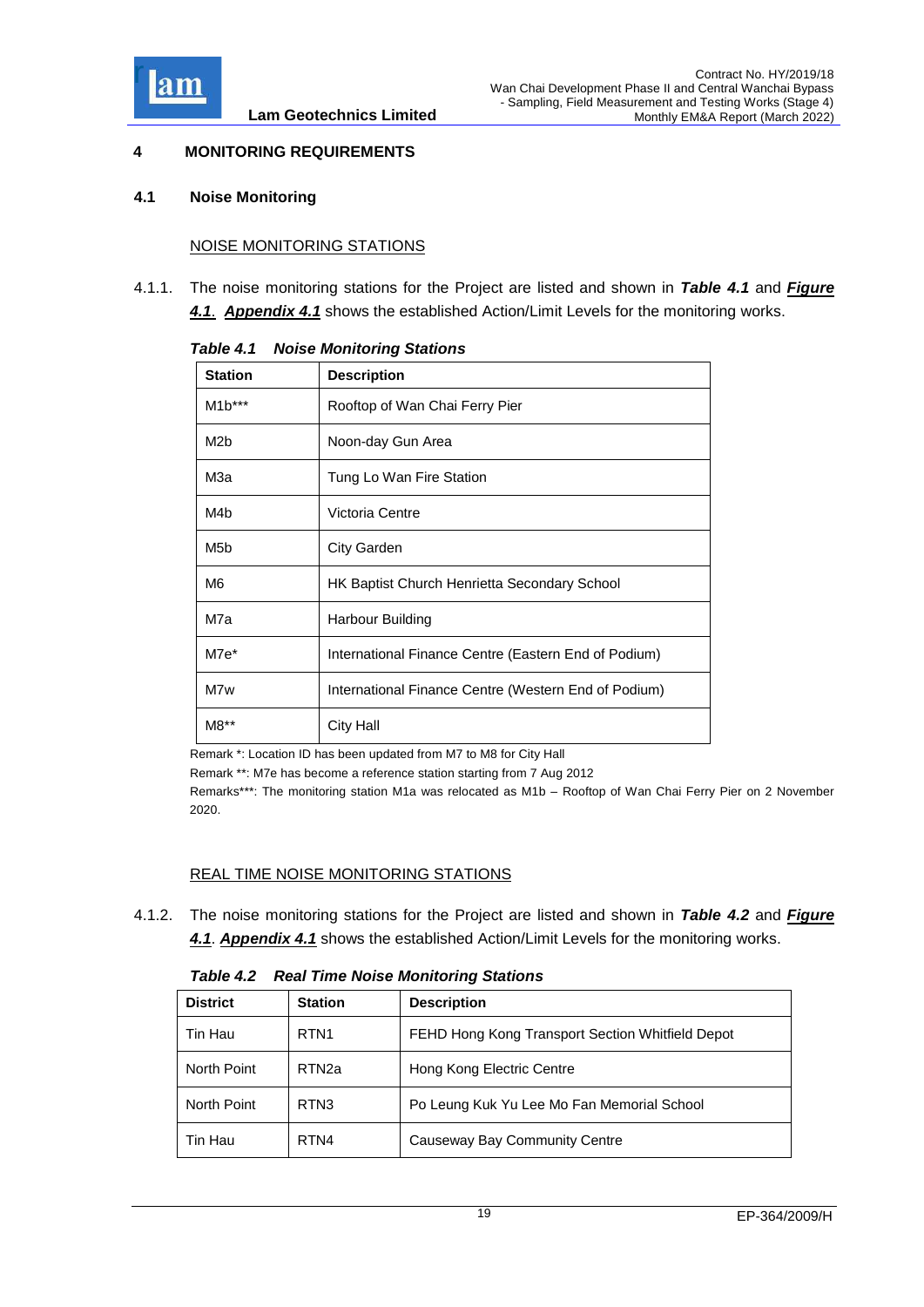

#### NOISE MONITORING PARAMETERS, FREQUENCY AND DURATION

- 4.1.3. The construction noise level shall be measured in terms of the A-weighted equivalent continuous sound pressure level (Leq). Leq (30 minutes) shall be used as the monitoring parameter for the time period between 0700 and 1900 hours on normal weekdays. For all other time periods, Leq (5 minutes) shall be employed for comparison with the Noise Control Ordinance (NCO) criteria. Supplementary information for data auditing, statistical results such as  $L_{10}$  and L<sub>90</sub> shall also be obtained for reference.
- 4.1.4. Noise monitoring shall be carried out at all the designated monitoring stations. The monitoring frequency shall depend on the scale of the construction activities. The following is an initial guide on the regular monitoring frequency for each station on a weekly basis when noise generating activities are underway:
	- One set of measurements between 0700 and 1900 hours on normal weekdays.
- 4.1.5. Real time noise shall be carried out at the designated monitoring stations. The following is an initial guide on the regular monitoring frequency for each station on a 24 - hours basis when noise generating activities are underway:
	- One set of measurements between 0700 and 1900 hours on normal weekdays.
	- One set of measurements between 1900 and 2300 hours on normal weekdays and 0700 and 2300 hours on public holidays.
	- One set of measurements between 2300 and 0700 hours on next day on everyday.
- 4.1.6. If construction works are extended to include works during the hours of 1900 0700 as well as public holidays and Sundays, additional weekly impact monitoring shall be carried out during respective restricted hours periods. Applicable permits under NCO shall be obtained by the Contractor.

## MONITORING EQUIPMENT

- 4.1.7. As referred to in the Technical Memorandum ™ issued under the NCO, sound level meters in compliance with the International Electrotechnical Commission Publications 651: 1979 (Type 1) and 804: 1985 (Type 1) specifications shall be used for carrying out the noise monitoring. Immediately prior to and following each noise measurement the accuracy of the sound level meter shall be checked using an acoustic calibrator generating a known sound pressure level at a known frequency. Measurements may be accepted as valid only if the calibration level from before and after the noise measurement agree to within 1.0 dB.
- 4.1.8. Noise measurements shall not be made in fog, rain, wind with a steady speed exceeding 5 m/s or wind with gusts exceeding 10 m/s. The wind speed shall be checked with a portable wind speed meter capable of measuring the wind speed in m/s.
- 4.1.9. The sound level meter shall be checked using an acoustic calibrator generating a known sound pressure level at a known frequency before deployment to the site and during each site visit. Measurements will be accepted as valid only if the calibration level from before and after the noise measurement agree to within 1.0 dB.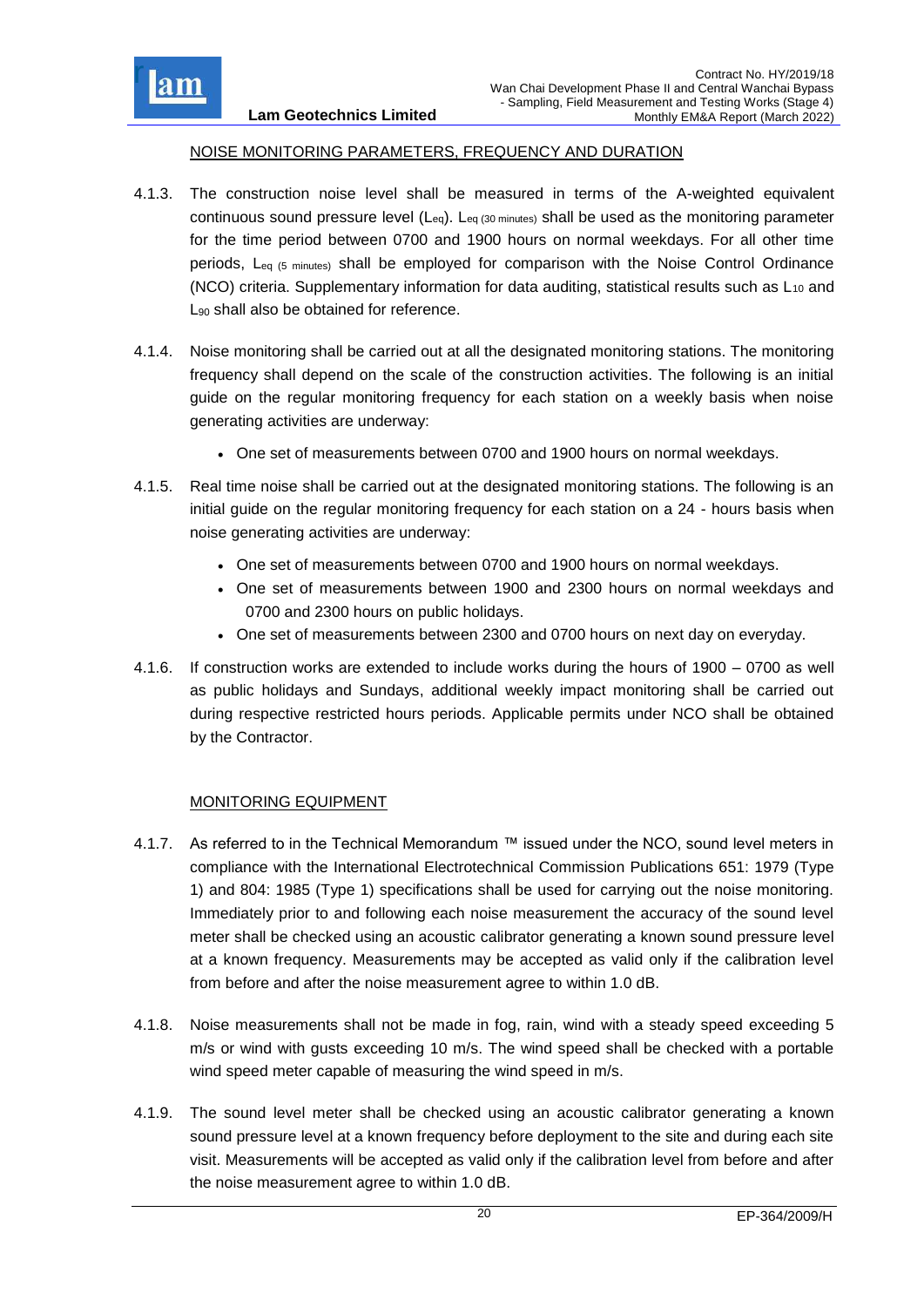

## <span id="page-21-0"></span>**4.2 Air Quality Monitoring** AIR QUALITY MONITORING STATIONS

<span id="page-21-1"></span>4.2.1. The air quality monitoring stations for the Project are listed and shown in *Table 4.3 and Figure 4.1. [Appendix 4.1](../Attachment/App4.1%20Action%20and%20Limit%20Level.pdf)* shows the established Action/Limit Levels for the monitoring works.

| <b>Station ID</b>  | <b>Monitoring Location</b>                              | <b>Description</b>                                    |
|--------------------|---------------------------------------------------------|-------------------------------------------------------|
| CMA <sub>1</sub> b | Harbour Grand Hotel Boundary Wall**                     | North Point (Re-<br>commenced on 14<br>November 2011) |
| CMA2a              | Causeway Bay Community Centre                           | Causeway Bay                                          |
| CMA3a              | CWB PRE Site Office *                                   | Causeway Bay                                          |
| CMA4a              | Society for the Prevention of Cruelty to Animals        | Wan Chai                                              |
| CMA <sub>5</sub> b | Pedestrian Plaza***                                     | Wan Chai                                              |
| MA <sub>1e</sub>   | International Finance Centre (Eastern End of Podium)    | Central                                               |
| MA1w               | International Finance Centre (Western End of<br>Podium) | Central                                               |
| MA1b               | Harbour Building                                        | Central                                               |

*Table 4.3 Air Quality Monitoring Stations*

Remarks\*: As per the ENPC meeting in March 2011, the monitoring stations CMA3a – Future CWB site office at Wanchai Waterfront Promenade was renamed as remark.

Remarks\*\*: The location ID of monitoring station CMA1b was updated as "Oil Street Site Office" in April 2013. The location ID of monitoring station CMA1b was updated as "Harbour Grand Hotel Boundary Wall" with respect to the fine adjustment of monitoring station from the Oil Street Site Office to Harbour Grand Hotel Boundary Wall from 05 June 2017 onwards due to demolition of Oil Street Site Office.

Remarks\*\*\*: The station ID and monitoring location was updated in December 2014 with respect to monitoring station relocation.

## AIR QUALITY MONITORING PARAMETERS, FREQUENCY AND DURATION

- 4.2.2. One-hour and 24-hour TSP levels should be measured to indicate the impacts of construction dust on air quality. The 24-hour TSP levels shall be measured by following the standard high volume sampling method as set out in the Title 40 of the Code of Federal Regulations, Chapter 1 (Part 50), Appendix B.
- 4.2.3. All relevant data including temperature, pressure, weather conditions, elapsed-time meter reading for the start and stop of the sampler, identification and weight of the filter paper, and any other local atmospheric factors affecting or affected by site conditions, etc., shall be recorded down in detail.
- 4.2.4. For regular impact monitoring, the sampling frequency of at least once in every six days, shall be strictly observed at all the monitoring stations for 24-hour TSP monitoring. For 1-hour TSP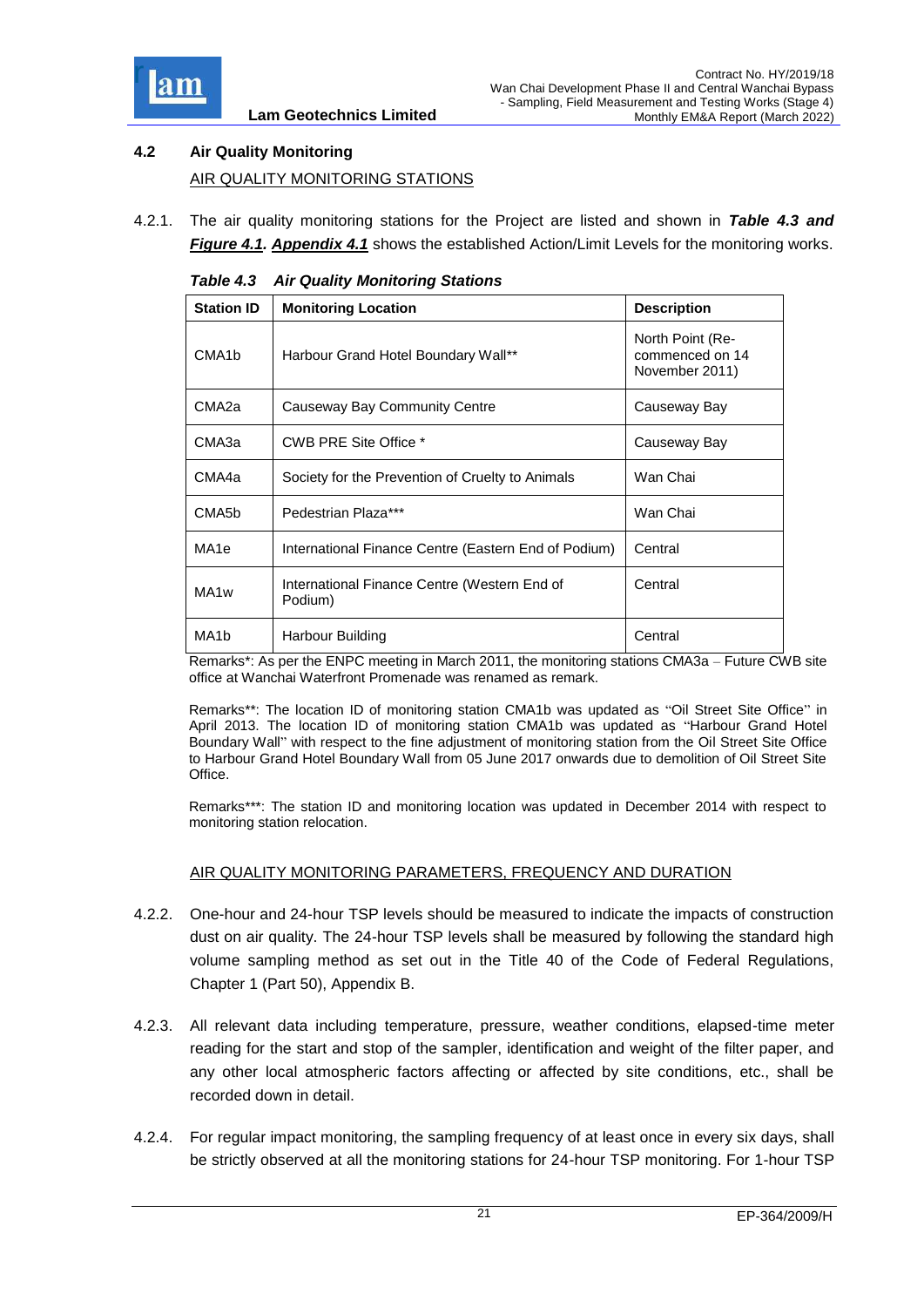

monitoring, the sampling frequency of at least three times in every six days should be undertaken when the highest dust impact occurs.

#### SAMPLING PROCEDURE AND MONITORING EQUIPMENT

- 4.2.5. High volume samplers (HVSs) in compliance with the following specifications shall be used for carrying out the 1-hour and 24-hour TSP monitoring:
	- $\cdot$  0.6 1.7 m<sup>3</sup> per minute adjustable flow range;
	- Equipped with a timing / control device with +/- 5 minutes accuracy for 24 hours operation;
	- Installed with elapsed-time meter with +/- 2 minutes accuracy for 24 hours operation;
	- Capable of providing a minimum exposed area of 406 cm2;
	- Flow control accuracy: +/- 2.5% deviation over 24-hour sampling period;
	- Equipped with a shelter to protect the filter and sampler;
	- Incorporated with an electronic mass flow rate controller or other equivalent devices;
	- Equipped with a flow recorder for continuous monitoring;
	- Provided with a peaked roof inlet:
	- Incorporated with a manometer;
	- Able to hold and seal the filter paper to the sampler housing at horizontal position;
	- Easily changeable filter; and
	- Capable of operating continuously for a 24-hour period.
- 4.2.6. Initial calibration of dust monitoring equipment shall be conducted upon installation and thereafter at bi-monthly intervals. The transfer standard shall be traceable to the internationally recognized primary standard and be calibrated annually. The concern parties such as IEC shall properly document the calibration data for future reference. All the data should be converted into standard temperature and pressure condition.

#### LABORATORY MEASUREMENT / ANALYSIS

- 4.2.7. A clean laboratory with constant temperature and humidity control, and equipped with necessary measuring and conditioning instruments to handle the dust samples collected, shall be available for sample analysis, and equipment calibration and maintenance. The laboratory should be HOKLAS accredited.
- 4.2.8. Filter paper of size 8" x 10" shall be labelled before sampling. It shall be a clean filter paper with no pinholes, and shall be conditioned in a humidity-controlled chamber for over 24 hours and be pre-weighed before use for the sampling.
- 4.2.9. After sampling, the filter paper loaded with dust shall be kept in a clean and tightly sealed plastic bag. The filter paper shall then be returned to the laboratory for reconditioning in the humidity controlled chamber followed by accurate weighing by an electronic balance with readout down to 0.1 mg. The balance shall be regularly calibrated against a traceable standard.
- 4.2.10. All the collected samples shall be kept in a good condition for 6 months before disposal.
- 4.2.11. Current calibration certificates of equipments are presented in *[Appendix 4.2](Attachment/App4.2%20Calibration%20Cert.pdf)*.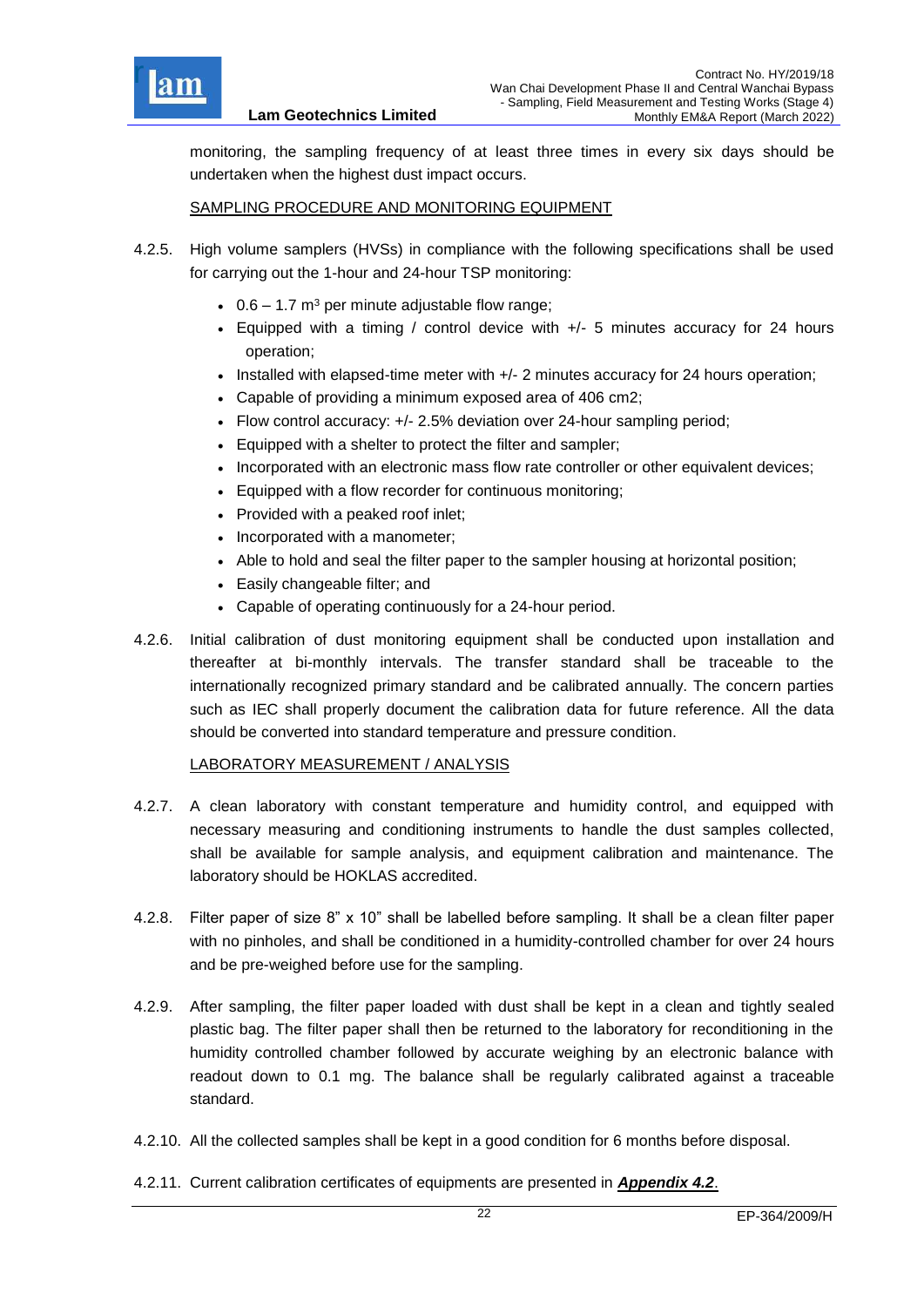

## <span id="page-23-0"></span>**5 MONITORING RESULTS**

- 5.0.1. The environmental monitoring will be implemented based on the division of works areas of each designated project managed under different contracts with separate FEP applied by individual contractors. Overall layout showing work areas of various contracts, latest status of work commencement and monitoring stations is shown in *[Figure 2.1](../Attachment/Fig2.1_Project%20Layout.pdf)* and *[Figure 4.1](../Attachment/Fig4.1%20Location%20of%20monitoring%20stations.pdf)*. The monitoring results are presented in according to the Individual Contract(s).
- 5.0.2. In the reporting period, the concurrent contracts are as follows:
	- Contract no. HY/2009/19 Central Wanchai Bypass Tunnel (North Point Section) and Island Eastern Corridor Link
- 5.0.3. The environment monitoring schedules for reporting period and coming month are presented in *[Appendix 5.1](../Attachment/App5.1%20Schedule.pdf)*.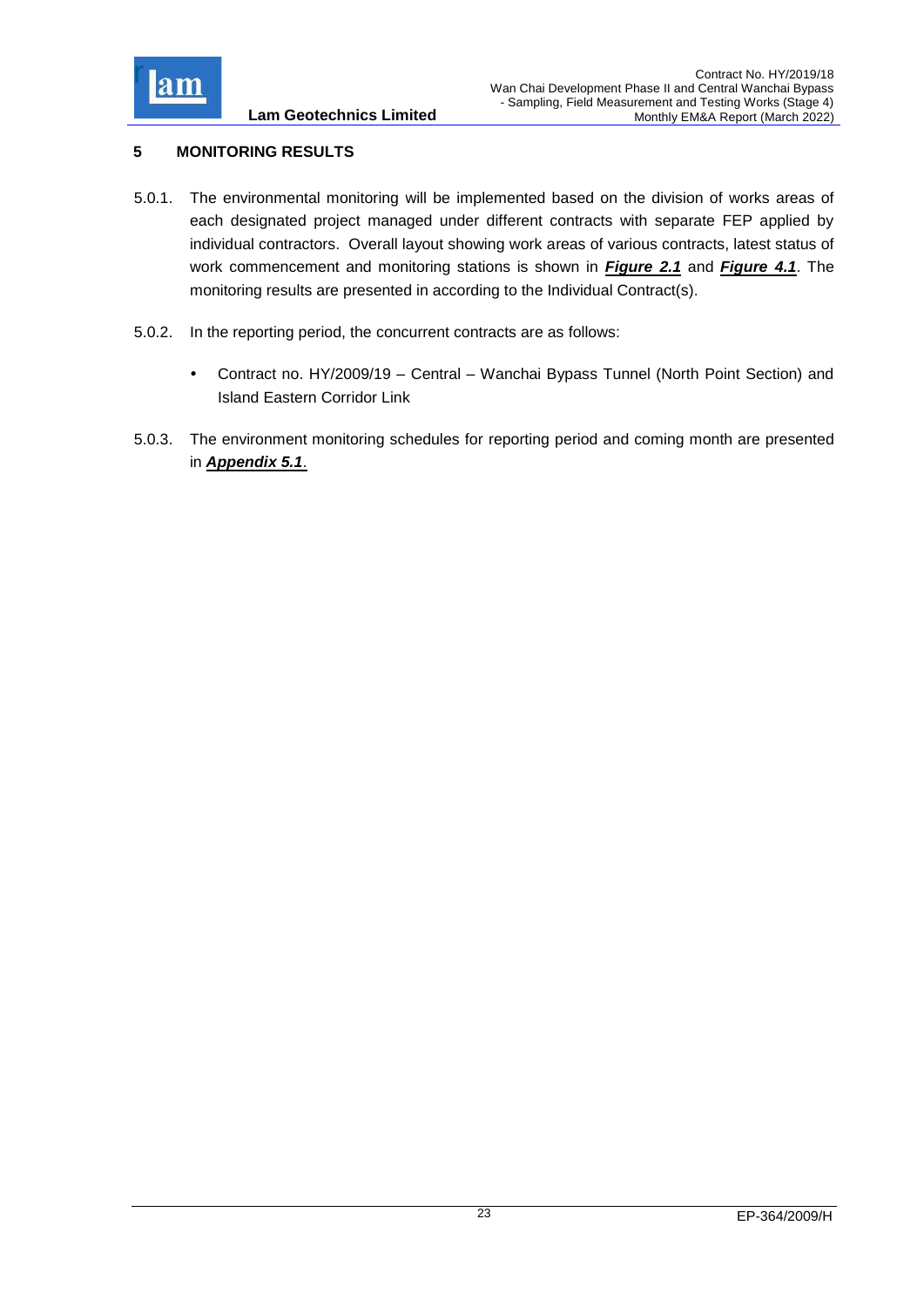

## <span id="page-24-0"></span>**5.1 Noise Monitoring Results**

5.1.1 Monitoring for report of review baseline noise level was performed from 11 April 2011 to 8 June 2011. Then the report was submitted on the 20 June 2011, verified by IEC on 18 July 2011 and was approved by ER by January 2012. The new baseline is used for the noise calculation starting from January 2012.

Contract no. HY/2009/19 – Central – Wanchai Bypass Tunnel (North Point Section) and Island Eastern Corridor Link under FEP-07/364/2009/H

5.1.2 Noise monitoring for the tunnel works under contract no. HY/2009/19 was commenced on 24 April 2011. The proposed division of noise monitoring stations are summarized in *Table 5.4* below.

<span id="page-24-1"></span>*Table 5.1 Noise Monitoring Stations for Contract no. HY/2009/19*

| <b>Station</b> | <b>Description</b>                           |
|----------------|----------------------------------------------|
| M5b            | City Garden                                  |
| M6             | HK Baptist Church Henrietta Secondary School |

- 5.1.3 As confirmed with CWB RSS, the major construction works of HY/2009/19 at Rumsey Street Flyover and Planter under FEP-07/364/2009/H have been completed and no PME will be used for the remaining minor defects rectification works. As such, the noise monitoring station M7a – Harbour Building has been temporarily suspended from 24 May 2021 onward.
- 5.1.4 With respect to work completion and no PME would be operated at the open area near Victoria Centre and Causeway Bay Community Centre near Victoria Centre and Causeway Bay Community Centre confirmed by CWB RSS, the noise monitoring station M4b – Victoria Centre has been temporarily suspended from 11 February 2022 onward.
- 5.1.5 Noise monitoring at M6 was temporarily suspended as access to the monitoring location was not available from 08 Mar 2022 to 20 Mar 2022 due to the impact of COVID-19.
- 5.1.6 No action or limit level exceedance was recorded in the reporting period.
- 5.1.7 Noise monitoring results measured in this reporting period are reviewed and summarized. Details of noise monitoring results and graphical presentation can be referred in *[Appendix](Attachment/App5.2%20Noise.pdf)  [5.2.](Attachment/App5.2%20Noise.pdf)*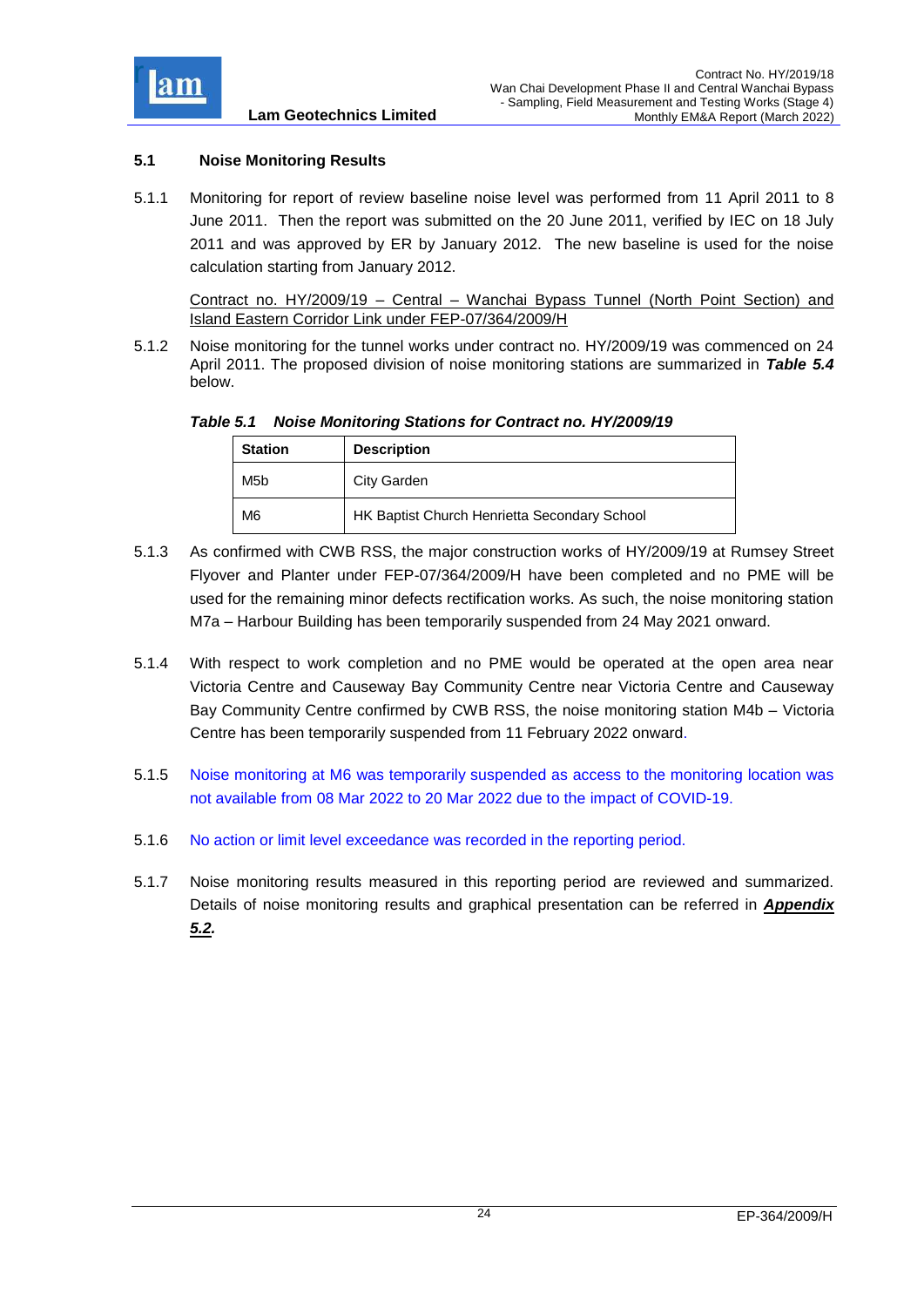

## <span id="page-25-0"></span>**5.2 Real Time Noise Monitoring Results**

- 5.2.1. Real time noise monitoring at RTN4-Causeway Bay Community Centre was commenced on 13 Jan 2013. The baseline noise level of RTN4- Causeway Bay Community Centre has adopted the results from the baseline noise monitoring report for EP/364/2009 in 22 April 2010 in which approved by EPD.
- 5.2.2. Po Leung Kuk Yu Lee Mo Fan Memorial School granted permission for set up on 4 Sep 2012 and real time noise monitoring station RTN3 set up was performed on 14 Sep 2012. Real time noise baseline capturing was conducted during time period without construction work from 21 Sep 2012 to 04 Oct 2012. Real time noise monitoring at RTN3 – Po Leung Kuk Yu Lee Mo Fan Memorial School was commenced since 06 Oct 2012.
- 5.2.3. Real-time noise monitoring station RTN2 previously located at oil Street Community Liaison Centre was relocated to Hong Kong Electric Centre on 5 Oct 2012, which is a representative of the noise sensitive receiver City Garden. The baseline noise level of RTN2a will adopt the results derived from the baseline noise monitoring conducted at Hong Kong Electric Centre from 4 December 2009 to 17 December 2009.
- 5.2.4. Real-time noise monitoring station RTN1-FEHD Whitfield Depot was finely adjusted from 2/F to roof-top at FEHD Whitfield Depot on 24 June 2013 with respect to the commencement of advance works for IEC parapet demolition.
- 5.2.5. With respect to the non-CWB Project building construction at Oil Street, the real-time noise monitoring station RTN2a- Hong Kong Electric Centre was finely adjusted from Northeast Side to Northwestern side at Roof Top location on 03 March 2017.

Contract no. HY/2009/19 – Central – Wanchai Bypass Tunnel (North Point Section) and Island Eastern Corridor Link under FEP-07/364/2009/H

5.2.6. The proposed division of noise monitoring stations are summarized in *Table 5.7* below. Real time noise monitoring for major construction works under contract no. HY/2009/19 was commenced on 24 April 2011.

| <b>Location ID</b> | <b>District</b> | <b>Description</b>                               |
|--------------------|-----------------|--------------------------------------------------|
| RTN <sub>1</sub>   | Tin Hau         | FEHD Hong Kong Transport Section Whitfield Depot |
| RTN <sub>2a</sub>  | North Point     | Hong Kong Electric Centre                        |
| RTN <sub>3</sub>   | North Point     | Po Leung Kuk Yu Lee Mo Fan Memorial School       |
| RTN4               | Tin Hau         | Causeway Bay Community Centre                    |

<span id="page-25-1"></span>

| Table 5.2 Real Time Noise Monitoring Stations for Contract no. HY/2009/19 |  |
|---------------------------------------------------------------------------|--|
|                                                                           |  |

*\* Real time noise monitoring results and graphical presentation during restrict hours and night time period are for information only and noise during CNP period shall be controlled under NCO.*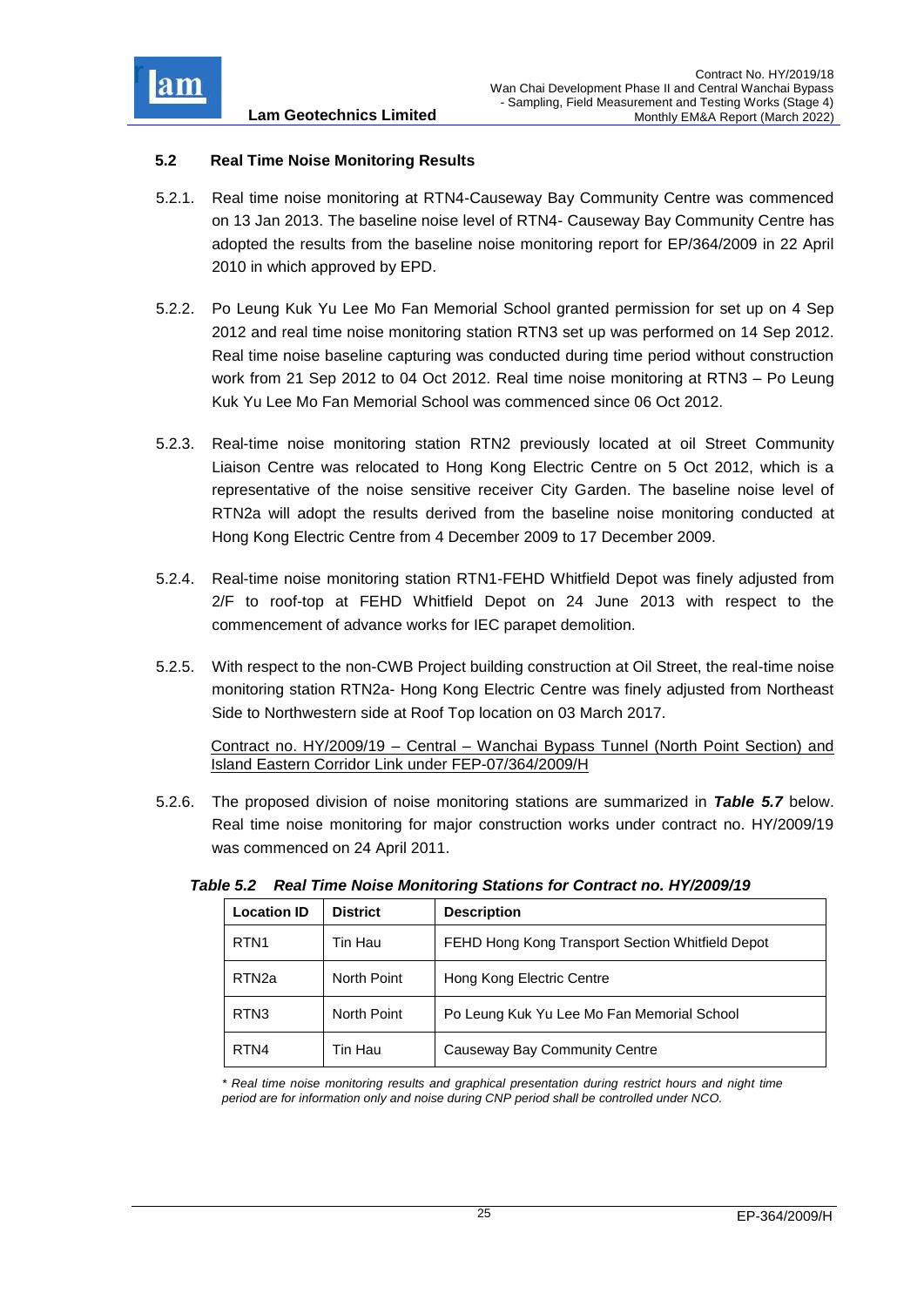

- 5.2.7. No action or limit level exceedance was recorded at RTN1 FEHD Hong Kong Transport Section Whitfield Depot in the reporting period.
- 5.2.8. No action or limit level exceedance was recorded at RTN2a Hong Kong Electric Centre in the reporting period.
- 5.2.9. Limit level exceedance was recorded at RTN3 Yu Lee Mo Fan Memorial School on 22 and 23 March 2022. After investigation, no construction activities were conducted under Contractor HY/2009/19 around the monitoring station on 22 and 23 March 2022. As such, the exceedance was considered as non-Project related.
- 5.2.10. No action or limit level exceedance was recorded at RTN4 Causeway Bay Community Centre in the reporting period.
- 5.2.11. Real time noise monitoring results measured in this reporting period are reviewed and summarized. Details of real time noise monitoring results and graphical presentation can be referred to *[Appendix 5.3.](Attachment/App5.3%20Real%20time%20noise.pdf)*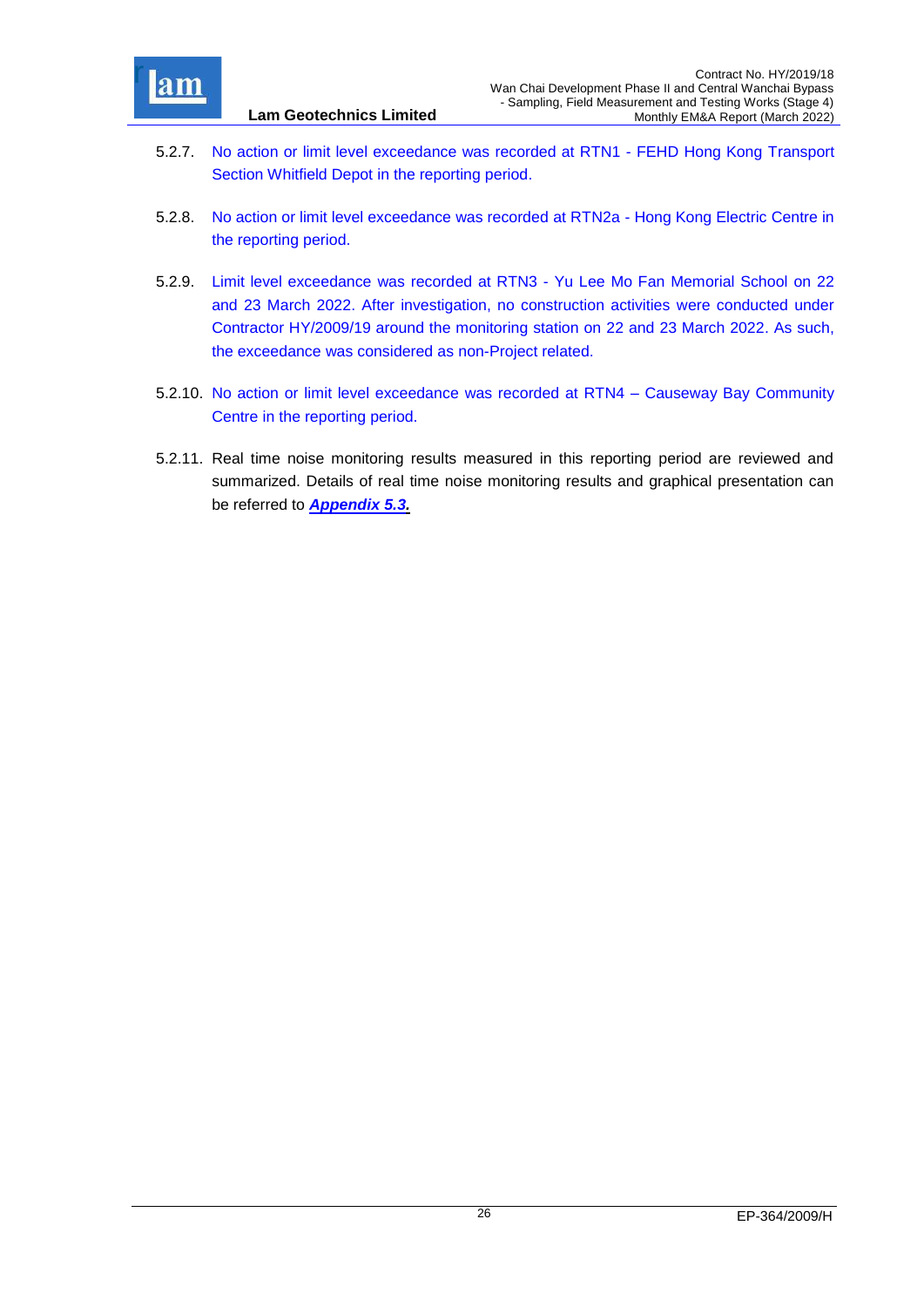

## <span id="page-27-0"></span>**5.3 Air Quality Monitoring Results**

Contract no. HY/2009/19 – Central – Wanchai Bypass Tunnel (North Point Section) and Island Eastern Corridor Link under FEP-07/364/2009/H

- 5.3.1 No air quality monitoring was undertaken in the reporting period under Contract no. HY/2009/19 as the major construction works were completed and the associated air quality monitoring was suspended temporarily in succession.
- 5.3.2 As demolition of concrete slab work will be conducted at CMA1b Harbour Grand Hotel Boundary Wall and there is no other appropriate locations for installation of sampler, air quality monitoring station CMA1b - Harbour Grand Hotel Boundary Wall was suspended and represented by CMA2a-Causeway Bay Community Centre from 12 March 2021 onward due to short separation distance between two stations.
- 5.3.3 As confirmed with CWB RSS, the major construction works of HY/2009/19 at Rumsey Street Flyover and Planter under FEP-07/364/2009/H have been completed and no PME will be used for the remaining minor defects rectification works. As such, the air quality monitoring station MA1b – Harbour Building has been temporarily suspended from 24 May 2021 onward.
- 5.3.4 With respect to work completion and no PME would be operated at the open area near Victoria Centre and Causeway Bay Community Centre near Victoria Centre and Causeway Bay Community Centre confirmed by CWB RSS, the air quality monitoring station CMA2a – Causeway Bay Community Centre has been temporarily suspended from 11 February 2022 onward.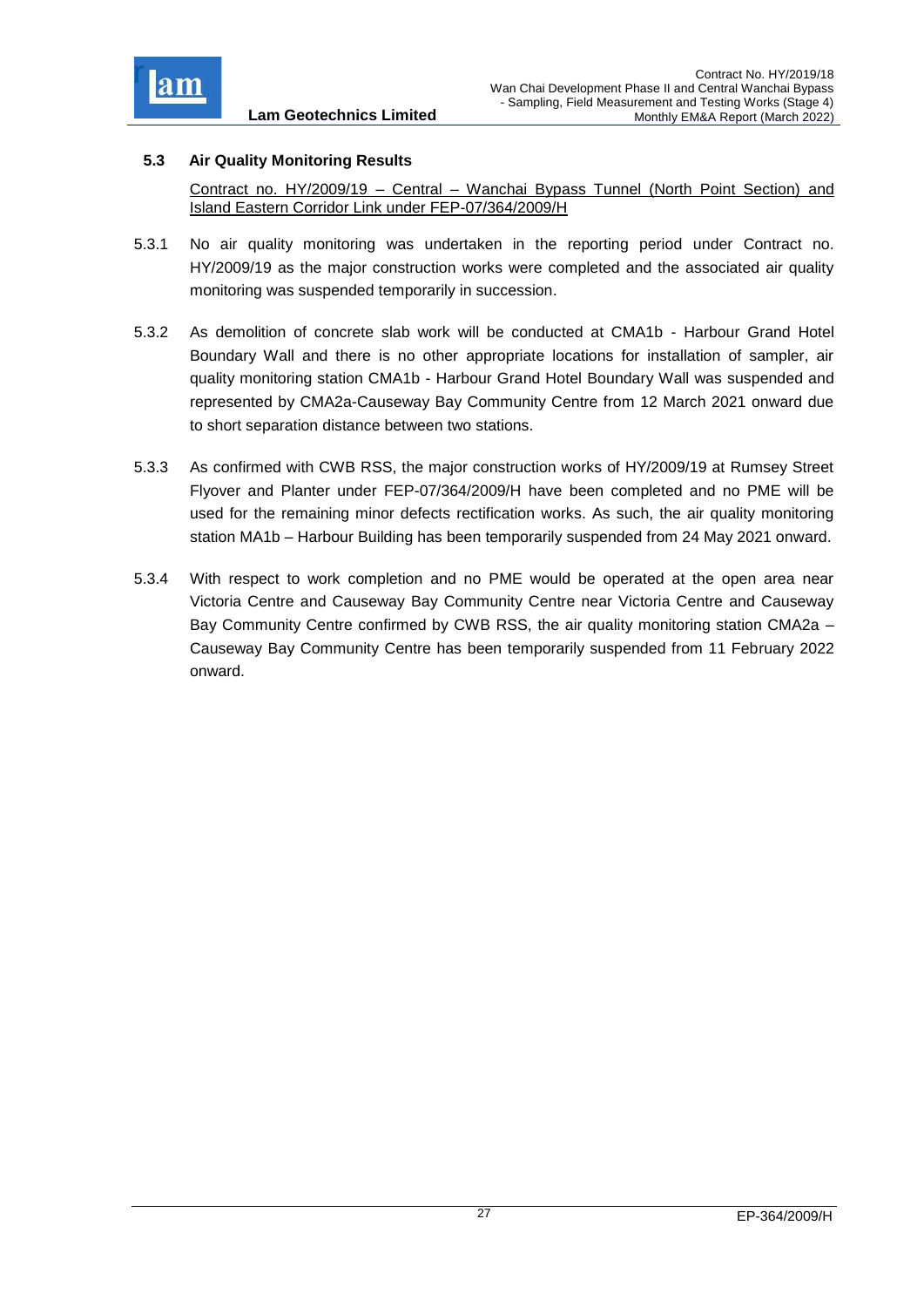

## <span id="page-28-0"></span>**5.4 Waste Monitoring Results**

Contract no. HY/2009/19 – Central – Wanchai Bypass Tunnel (North Point Section) and Island Eastern Corridor Link under FEP-07/364/2009/H

<span id="page-28-1"></span>5.4.1. Inert and Non-inert C&D wastes were disposed of in this reporting period. Details of the waste flow table are summarized in *Table 5.21*.

| <b>Waste Type</b>                                                                                                                      | <b>Quantity this</b><br>month | Cumulative-to-<br>Date | Disposal /<br><b>Dumping Grounds</b> |
|----------------------------------------------------------------------------------------------------------------------------------------|-------------------------------|------------------------|--------------------------------------|
| Inert C&D materials<br>disposed, ton                                                                                                   | 30.34                         | 844833.72              | <b>TKO137</b>                        |
| Inert C&D materials<br>recycled, ton                                                                                                   | <b>Nil</b>                    | 82349.7                | N/A                                  |
| Non-inert C&D materials<br>disposed, ton                                                                                               | 39.36                         | 10376.14               | <b>SENT Landfill</b>                 |
| Non-inert C&D materials<br>recycled, ton                                                                                               | <b>Nil</b>                    | 565.63                 | N/A                                  |
| Chemical waste disposed,<br>ton                                                                                                        | <b>Nil</b>                    | 16.53                  | N/A                                  |
| Marine Sediment (Tunnel)<br>(Type-1 Open Sea Disposal),<br>m <sup>3</sup>                                                              | <b>Nil</b>                    | 20737.96               | South of Cheung<br>Chau              |
| Marine Sediment (Tunnel)<br>(Type 1- Open Sea Disposal<br>(Dedicated Sites) & Type 2 -<br>Confined Marine Disposal),<br>m <sup>3</sup> | <b>Nil</b>                    | 30751                  | East of Sha Chau                     |
| Marine Sediment (Approach<br>Ramp) (Type 2 - Confined<br>Marine Disposal), m3                                                          | <b>Nil</b>                    | 6491                   | East of Sha Chau                     |

#### *Table 5.3 Details of Waste Disposal for Contract no. HY/2009/19*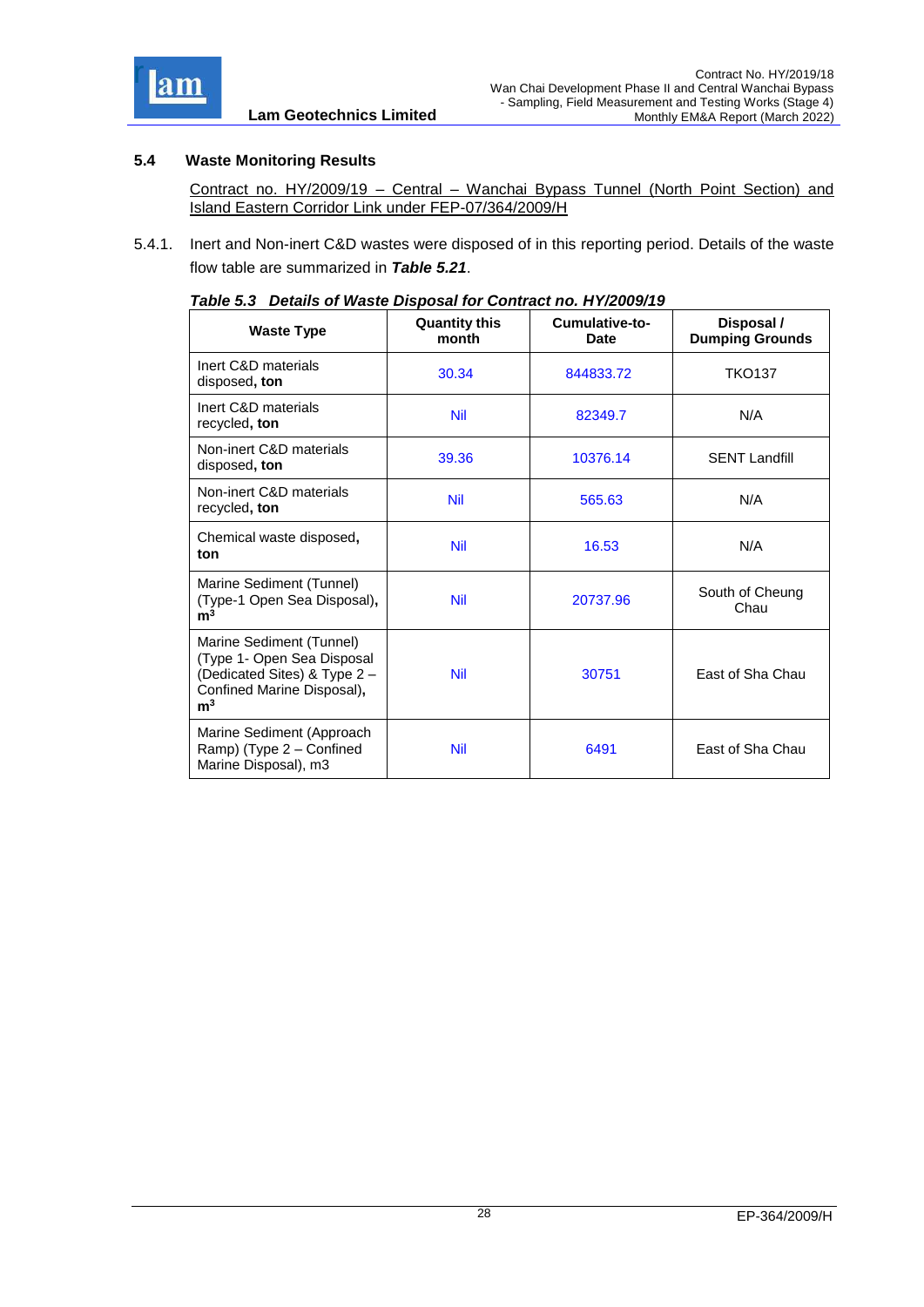

## <span id="page-29-0"></span>**6 COMPLIANCE AUDIT**

6.0.1. The Event Action Plan for construction noise, air qualities are presented in *[Appendix 6.1](Attachment/App6.1%20Event%20and%20Action%20Plan.pdf)*.

#### <span id="page-29-1"></span>**6.1 Noise Monitoring**

Contract no. HY/2009/19 – Central – Wanchai Bypass Tunnel (North Point Section) and Island Eastern Corridor Link under FEP-07/364/2009/H

6.0.2. No action or limit level exceedance was recorded in the reporting period.

#### <span id="page-29-2"></span>**6.2 Real Time Noise Monitoring**

Contract no. HY/2009/19 – Central – Wanchai Bypass Tunnel (North Point Section) and Island Eastern Corridor Link under FEP-07/364/2009/H

- 6.2.1. 24-hour real time noise monitoring was conducted at RTN1 FEHD Hong Kong Transport Section Whitfield Depot. No action or limit level exceedance was recorded in the reporting period.
- 6.2.2. 24-hour real time noise monitoring was conducted at RTN2a Hong Kong Electric Centre. No action or limit level exceedance was recorded in the reporting period.
- 6.2.3. 24-hour real time noise monitoring was conducted at RTN3 Yu Lee Mo Fan Memorial School. Limit level exceedance was recorded at RTN3 - Yu Lee Mo Fan Memorial School on 22 and 23 March 2022. After investigation, no construction activities was conducted under Contractor HY/2009/19 around the monitoring station on 22 and 23 March 2022. As such, the exceedances were considered as non-Project related.
- <span id="page-29-3"></span>6.2.4. 24-hour real time noise monitoring was conducted at RTN4 – Causeway Bay Community Centre. No action or limit level exceedance was recorded in the reporting period.
- <span id="page-29-4"></span>**6.3 Review of the Reasons for and the Implications of Non-compliance**
- 6.3.1 There was no non-compliance from the site audits in the reporting period. The observations and recommendation made in each individual site audit session were presented in Section 8.

#### <span id="page-29-5"></span>**6.4 Summary of action taken in the event of and follow-up on non-compliance**

6.4.1 No particular action was taken for site audits since no non-compliance was recorded in the reporting period.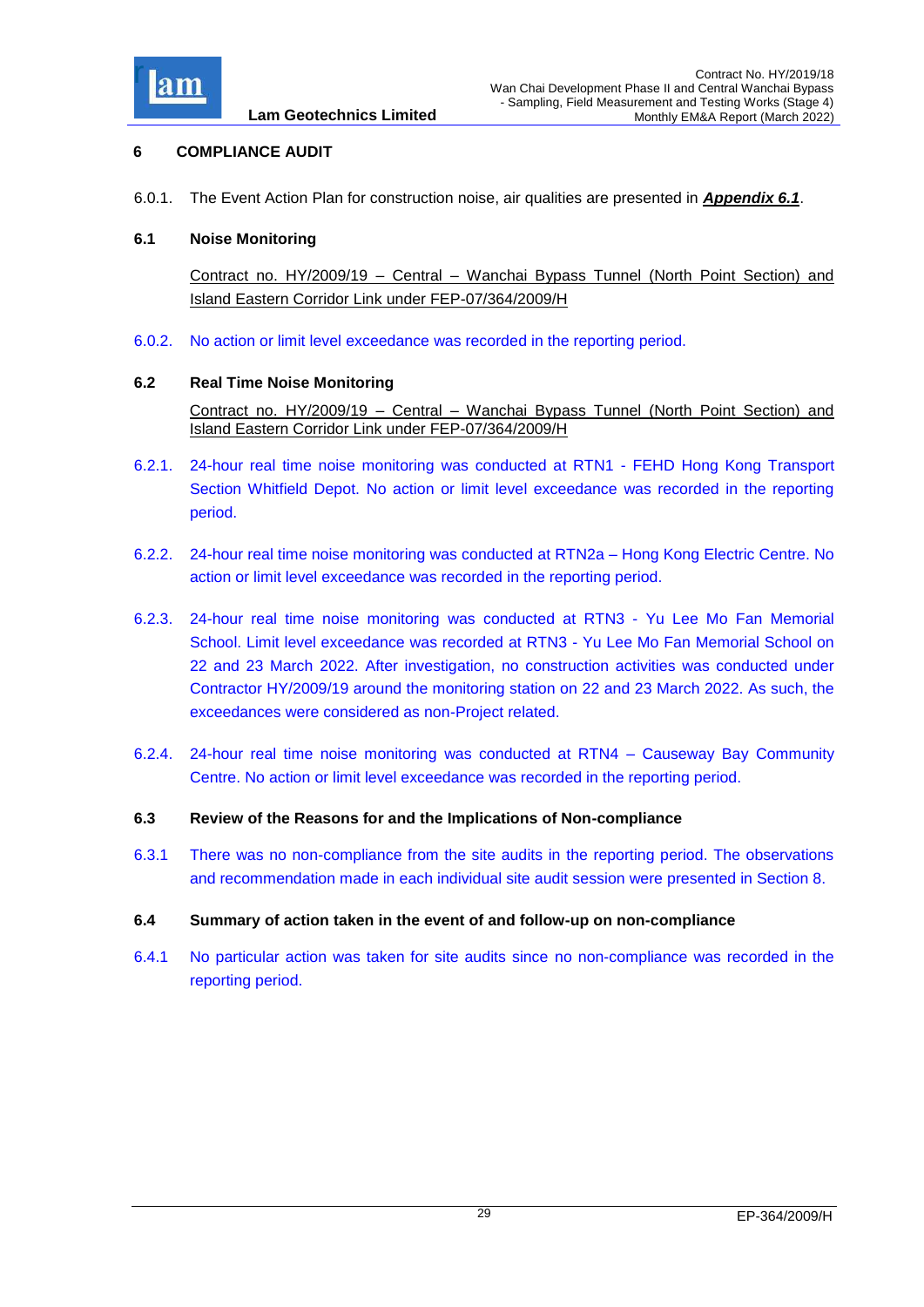

## <span id="page-30-0"></span>**7 CUMULATIVE CONSTRUCTION IMPACT DUE TO THE CONCURRENT PROJECTS**

- 7.0.1. According to Condition 3.4 of the EP-364/2009/H, this section addresses the relevant cumulative construction impact due to the concurrent activities of the current projects including the Central Reclamation Phase III (CRIII), Wan Chai Development Phase II (WDII), Central-WanChai Bypass (CWB), Island Eastern Corridor Link projects (IECL) and Wan Chai Development Phase II – Central – Wan Chai Bypass at Wan Chai East (CWB Tunnel).
- 7.0.2. According to the Final EM&A Report of Central Reclamation Phase III (CRIII) for Contract HK 12/02, the major construction activities were completed by end of January 2014 and no construction activities were undertaken thereafter and the water quality monitoring was completed in October 2011. As such, it is considered that there were no cumulative construction impact due to the concurrent activities of the current projects with the Central Reclamation Phase III (CRIII) undertaken by contractor HK12/02 in the reporting period.
- 7.0.3. According to the Final EM&A Report of EP-122/2002/E, the construction works at the area of EP-122/2002/E were completed. In view of the above, the cumulative construction impact due to the Central Reclamation Phase III (CRIII) was not anticipated.
- 7.0.4. According to the construction programme of Wan Chai Development Phase II, Central-Wan Chai Bypass and Island Eastern Corridor Link projects, no construction works under Wan Chai Development Phase II was conducted at Wan Chai. The major construction activities under Central-Wan Chai Bypass and Island Eastern Corridor Link Projects were modification work of noise enclosure, open area hard paving, drainage and remedial works at North Point area in the reporting period. In addition, other non-Wan Chai Development Phase II, Central-Wan Chai Bypass and Island Eastern Corridor Link projects were observed undertaken at Wan Chai North and North Point area.
- 7.0.5. As relevant site mitigation measures for air quality and construction noise were implemented, no significant air quality impact and noise impact from construction activities was concluded in the reporting period. Besides, no project related exceedance was recorded in the reporting period. Thus, it is evaluated that the cumulative construction impact from the concurrent projects including Wan Chai Development Phase II (WDII), Central-WanChai Bypass (CWB), Island Eastern Corridor Link projects (IECL) was insignificant.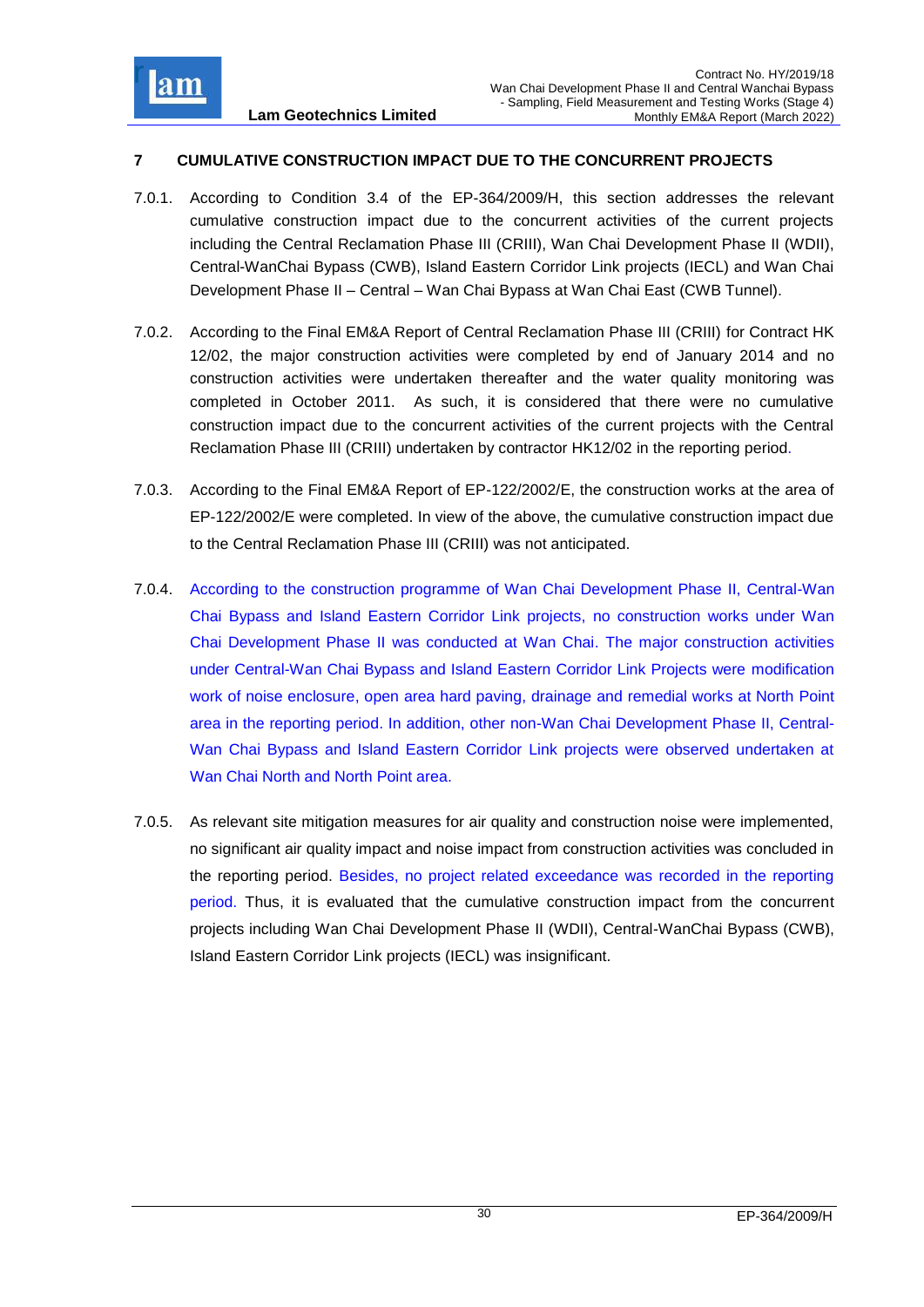

## <span id="page-31-0"></span>**8 ENVIROMENTAL SITE AUDIT**

- 8.0.1. During this reporting period, weekly environmental site audits were conducted for Contracts HY/2009/19. No non-conformance was identified during the site audits. The Contractors rectified major observations and recommendations made during the audit sessions.
- 8.0.2. Site inspections for Contract no. HY/2009/19 were carried out during this reporting period. No observation was found in the reporting period.

Mitigation measures implemented to prevent muddy discharge and surface runoff

8.0.3. With a view to ensure the adequacy and effectiveness of measures to prevent the discharge of muddy water, including surface run-off, from construction works, the following mitigation measures were implemented by Contractor(s) in the reporting period:

| Contract<br>No. | <b>Mitigation Measures implemented</b>                                                                |  |
|-----------------|-------------------------------------------------------------------------------------------------------|--|
| HY/2009/19      | Deployment of embankment along seawall<br>$\bullet$                                                   |  |
|                 | Hard paved the area along seafront<br>$\bullet$                                                       |  |
|                 | Cover the stockpile material to avoid excessive surface runoff<br>$\bullet$                           |  |
|                 | Avoid storage of stockpile material along seafront                                                    |  |
|                 | Regular review and maintenance of the site drainage system<br>$\bullet$                               |  |
|                 | Regular review dosage of wastewater treatment unit to ensure the<br>$\bullet$<br>discharge compliance |  |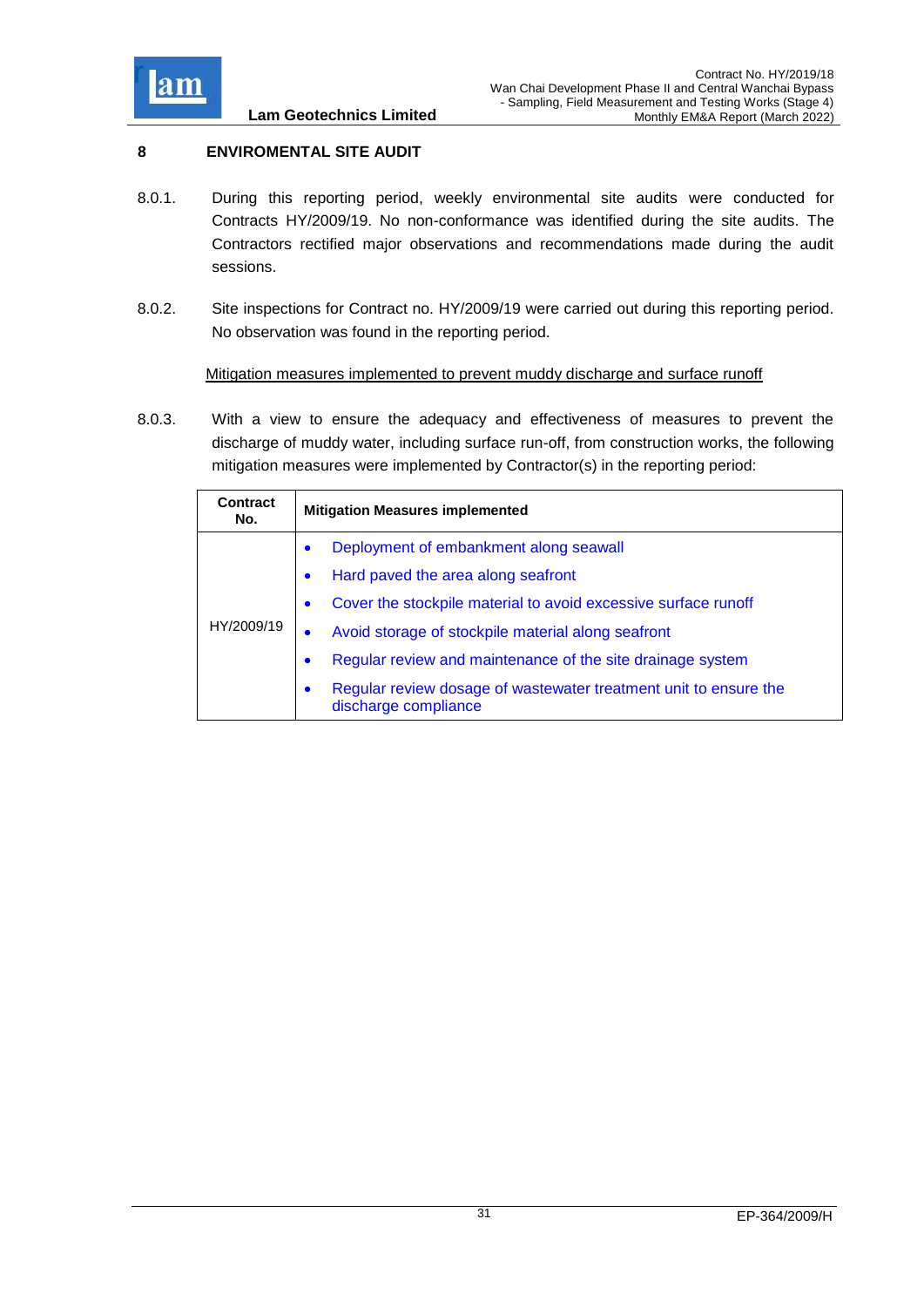

## <span id="page-32-0"></span>**9 COMPLAINTS, NOTIFICATION OF SUMMONS AND PROSECUTION**

- 9.0.1. No environmental complaints, summons and prosecutions were received in the reporting period.
- 9.0.2. The details of cumulative complaint log and updated summary of complaints are presented in *[Appendix 9.1](Attachment/App9.1%20Complaint%20Log.pdf)*
- <span id="page-32-1"></span>9.0.3. Cumulative statistic on complaints and successful prosecutions are summarized in *Table 9.1* and *Table 9.2* respectively.

| <b>Reporting Period</b>        | <b>No. of Complaints</b> |
|--------------------------------|--------------------------|
| <b>March 2022</b>              |                          |
| September 2010 - February 2022 | 119                      |
| Total                          | 119                      |

*Table 9.1 Cumulative Statistics on Complaints*

|  | <b>Table 9.2 Cumulative Statistics on Successful Prosecutions</b> |  |
|--|-------------------------------------------------------------------|--|
|  |                                                                   |  |

<span id="page-32-2"></span>

| <b>Environmental</b><br><b>Parameters</b> | <b>Cumulative No.</b><br><b>Brought Forward</b> | <b>No. of Successful Prosecutions</b><br>this month (Offence Date) | <b>Cumulative No.</b><br><b>Project-to-Date</b> |
|-------------------------------------------|-------------------------------------------------|--------------------------------------------------------------------|-------------------------------------------------|
| Air                                       |                                                 |                                                                    |                                                 |
| <b>Noise</b>                              | 10                                              |                                                                    | 10                                              |
| Water                                     |                                                 |                                                                    |                                                 |
| Waste                                     |                                                 |                                                                    |                                                 |
| Total                                     | 13                                              |                                                                    | 13                                              |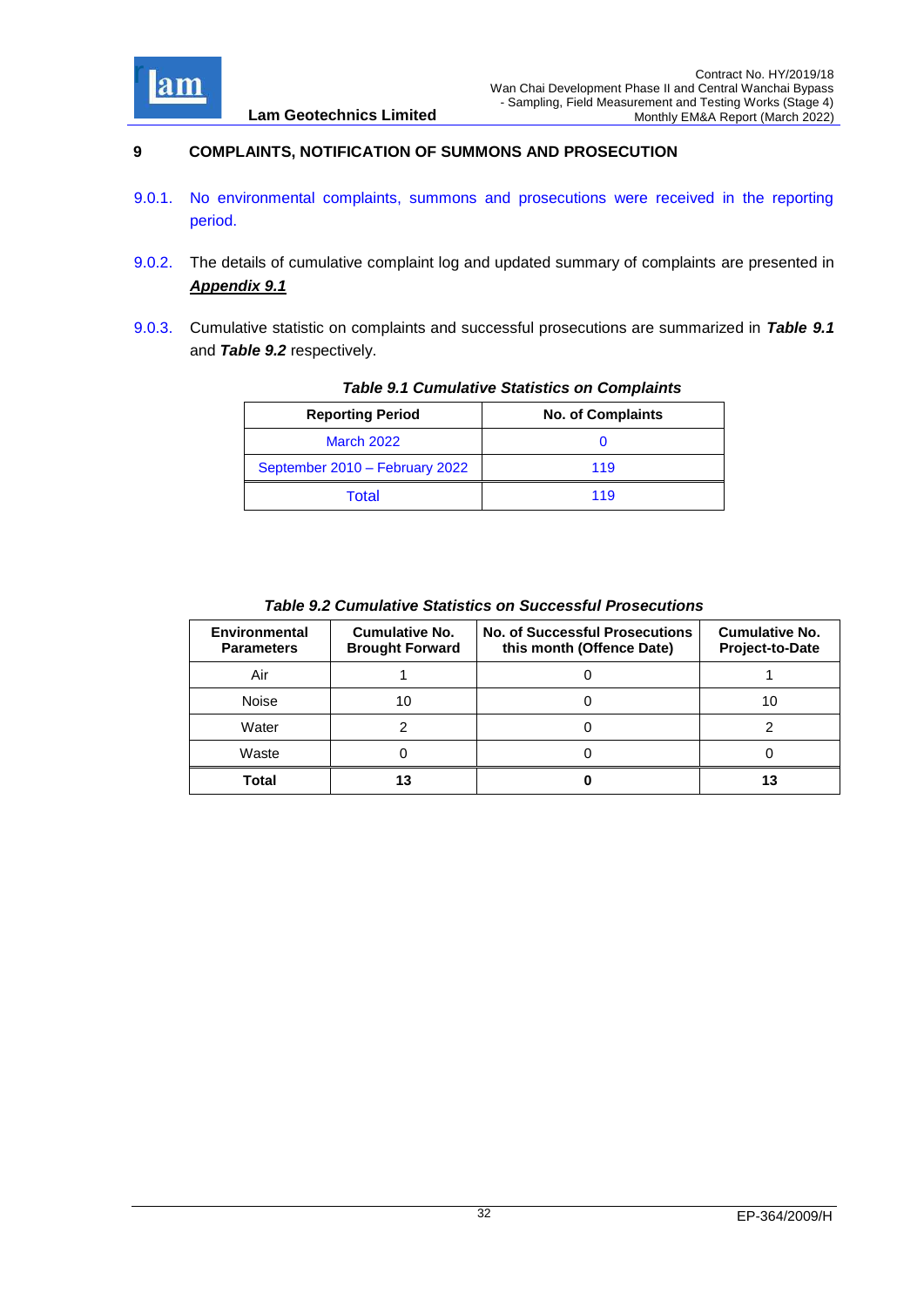

## <span id="page-33-0"></span>**10 CONCLUSION**

- 10.0.1. The EM&A programme was carried out in accordance with the EM&A Manual requirements, minor alterations to the programme proposed were made in response to changing circumstances.
- 10.0.2. The scheduled construction activities and the recommended mitigation measures for the coming month are listed in *Table 10.1*. The construction programmes of individual contracts are provided in *[Appendix 10.1](Attachment/App10.1%20Construction%20Programme.pdf)*.

| <b>Contract</b><br>No. | <b>Key Construction Works</b>                                                                                                                                                                                                                                                                                                             | <b>Recommended Mitigation Measures</b>                                                                                                                                                                                                                                                                                                                                                                                                                        |
|------------------------|-------------------------------------------------------------------------------------------------------------------------------------------------------------------------------------------------------------------------------------------------------------------------------------------------------------------------------------------|---------------------------------------------------------------------------------------------------------------------------------------------------------------------------------------------------------------------------------------------------------------------------------------------------------------------------------------------------------------------------------------------------------------------------------------------------------------|
| HY/2009/19             | Modification work of noise<br>$\bullet$<br>enclosure<br>Open area hard paving<br>$\bullet$<br>D12 & Open Area fire main<br>$\bullet$<br>laying works<br>D9 to D12 and P22 to P25<br>٠<br>drainage works<br>Resurfacing activities at IEC<br>$\bullet$<br>Eastbound<br>Remedial work at bridge F<br>$\bullet$<br>Soffit between pier 25-35 | Noise level shall be controlled by<br>$\bullet$<br>reducing the breaking operation<br>rate.<br>Noise barrier shall be implemented<br>$\bullet$<br>Dust control during dust generating<br>$\bullet$<br>works<br>Ensure proper deployment of silt<br>٠<br>curtain around marine construction<br>works area<br>Provide protection works and<br>$\bullet$<br>adequate drainage system to<br>ensure no direct discharge into<br>public drainage system or the sea. |

<span id="page-33-1"></span>*Table 10.1 Summary of Key Construction Activities of Individual Contract(s) to be commenced in Coming Reporting period*

- 10.0.3. The construction works of Contract no. 04/HY/2006 Reconstruction of Bus Terminus near Man Yiu Street and Man Kwong Street under FEP-04/364/2009/A was completed, and the FEP was surrendered by the Contractor on 11 February 2011.
- 10.0.4. The construction works of Contract no. HY/2009/17 Advance piling works at Whitfield Depot under FEP-03/264/2009 was completed, and the FEP was surrendered by the Contractor and found in order by EPD on 25 April 2013.
- 10.0.5. The construction works of Contract HK/2010/06 was completed, and the FEP-08/364/2009/A was surrendered by the Contractor on 3 October 2014.
- 10.0.6. The Construction works under HY/2009/18 was confirm completed by the RSS from 25 April 2018 onwards, and the FEP-05/364/2009/A under HY/2009/18 was surrendered on 06 January 2020.
- 10.0.7. As confirmed with WDII RSS and with respect to the joint inspection conducted with IEC on 25 May 2018, RSS, ET and IEC share the view that there is no adverse environmental impact of remaining works under Contract HK/2009/01 and the respective environmental site